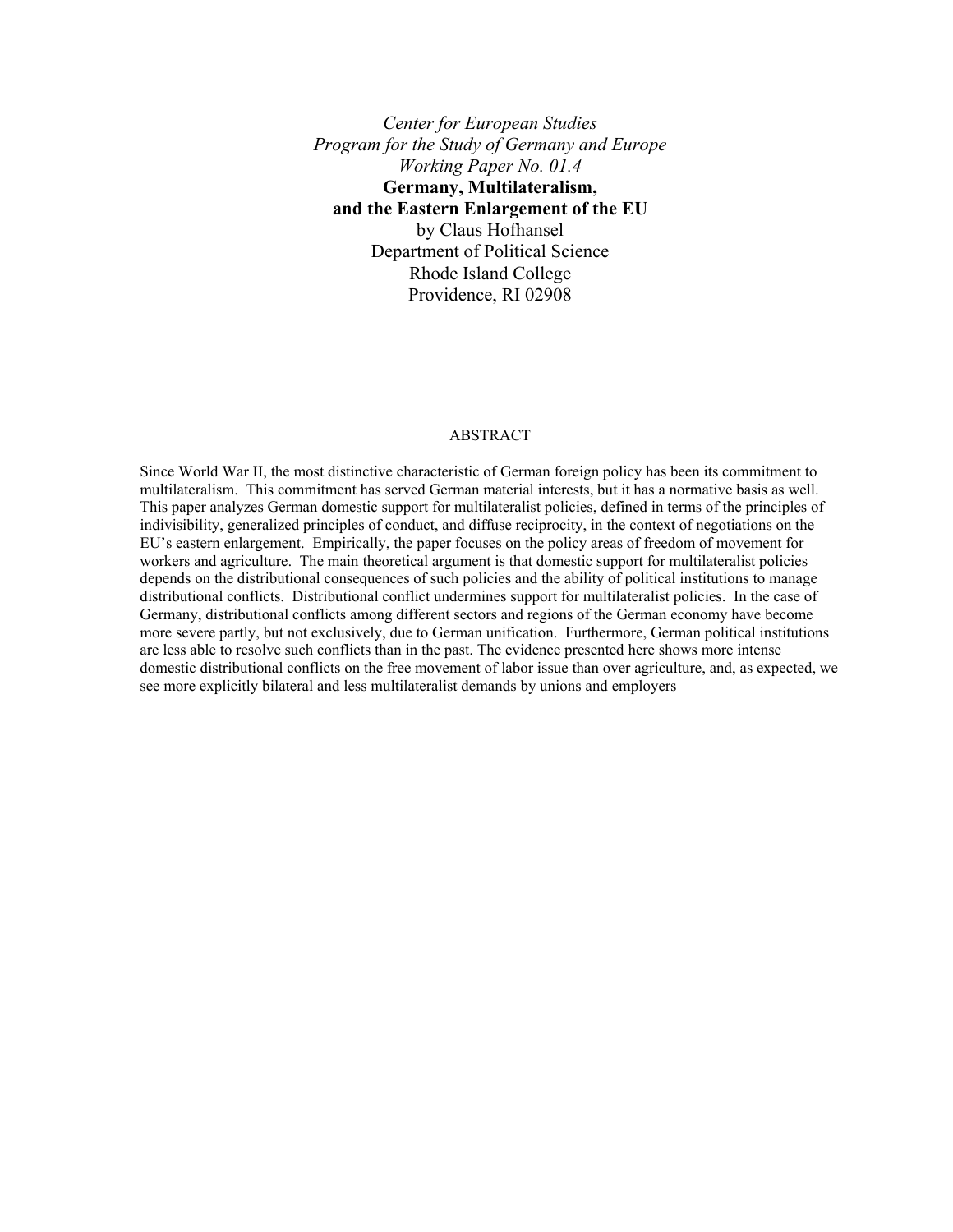Much of the existing literature on multilateralism has focused on why states support multilateral organizations (MOs) and multilateralism. Thus, Lisa Martin has used a rationalist approach explaining when and why it may be in the interest of powerful states to support MOs and multilateralism.<sup>1</sup> Taking a different approach, Ruggie has suggested that the appeal of multilateralism for U.S. foreign policy was based on "a congruence between the vision of world order invoked by American leaders when 'founding' a new international order and the principles of domestic politics at play in America's understanding of its own founding, in its own sense of political community."2 This paper argues that domestic support for multilateralist policies depends on the distributional consequences of such policies and the ability of political institutions to resolve distributional conflicts. With domestic support I mean support for multilateral policies by interest groups. *Ceteris paribus*, we would expect broad changes in interest group support of multilateralism to result in changes in German government policy, although, of course, a number of intervening variables may attenuate such a direct link.

German support of multilateral organizations and multilateral principles (indivisibility, generalized principles of conduct, and diffuse reciprocity), one of the distinguishing characteristics of post-World War II German foreign policy, has a normative basis and also served German interests. Similarly, German support for the eastern enlargement of the European Union reflects both normative considerations and material interests. German as well as other European political leaders have advocated the eastern enlargement on the basis of overcoming divisions on the European continent. German politicians have also acknowledged a moral debt to support the EU accession of Poland, Hungary and the Czech Republic in particular because events in these countries helped bring about German reunification. At the same time, Germany has benefited economically from the reorientation of Central and Eastern European trade toward the West. Thus, German support for EU enlargement and multilateralism are overdetermined. However, it should be easier to disentangle the relative weight of norm and interest based explanations of German policies on EU enlargement if we analyze more concrete issues in the enlargement negotiations, such as the free movement of labor or agricultural policy.

 This paper argues, first of all, that German positions on these issues can be explained more easily using material-interest-based arguments than approaches emphasizing norms. An even more interesting question is precisely which interests are most influential. In other words, this paper considers the distributional impact of EU enlargement on different sectors of German society. This is important because any accession treaty will contain transition arrangements in sensitive areas, such as the free movement of labor and agriculture. Depending on which interests carry the most weight, such transition arrangements would look quite different.

 For the purposes of this paper the key question is the extent to which German positions are compatible with multilateral principles. James Caporaso, following Ruggie, has defined multilateralism as "an organizing principle [of international life] … distinguished from other forms by three properties: indivisibility, generalized principles of conduct, and diffuse reciprocity."3 This paper shows that although German politicians continue to voice their commitment to multilateral principles, an increase in distributional conflict in Germany and a related decline in the ability of German political institutions to handle distributional conflicts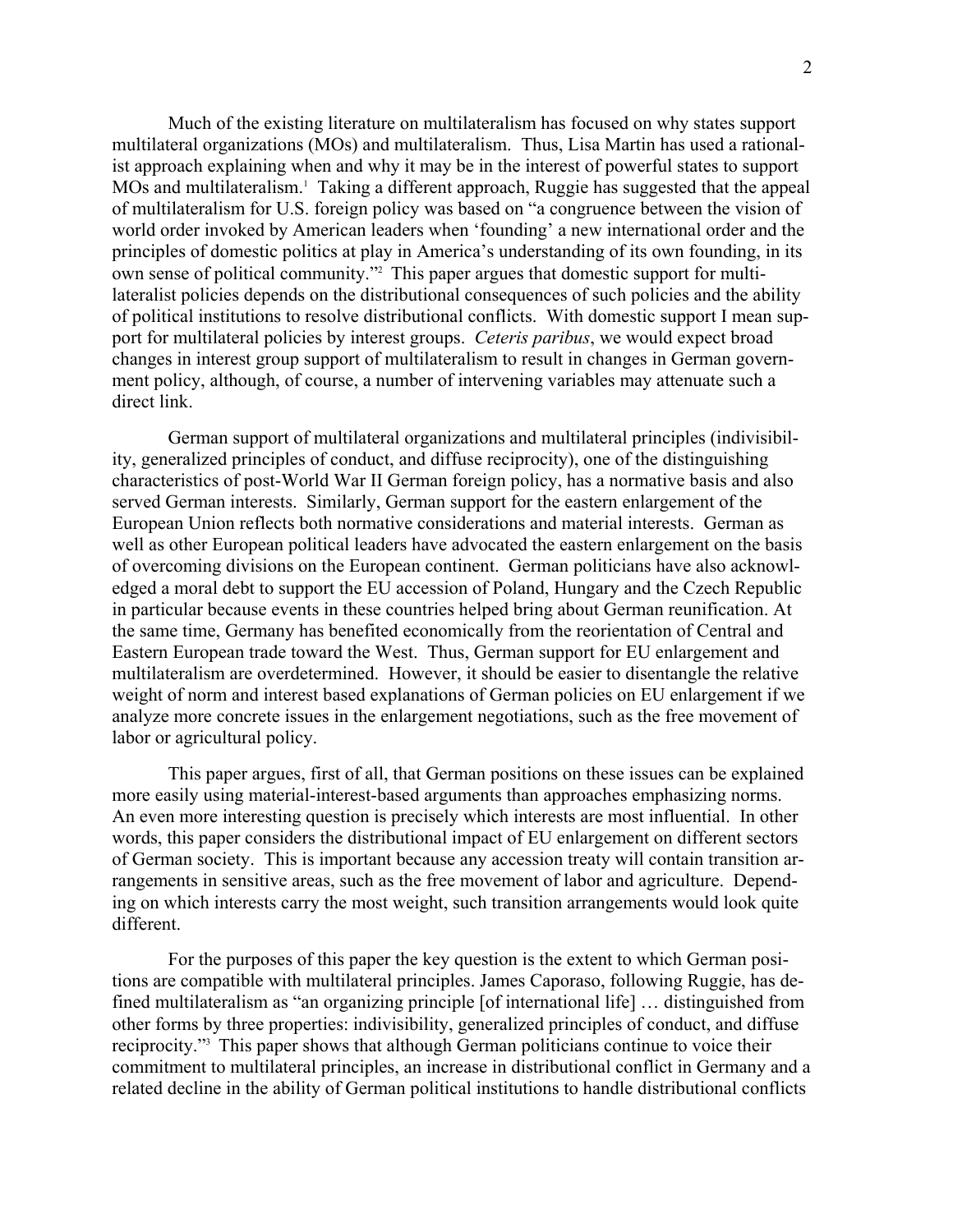among different economic actors, such as different sectors or regions of the German economy, has undermined domestic support for multilateral principles. The German construction workers union and industry associations in that sector favor an explicitly bilateral approach to EU enlargement where access to the labor market of current member states would be regulated through bilateral quotas. In regard to agriculture, the German farmers association has argued that if German labor markets remained at least partially closed to workers from the accession countries, German farmers need protection as well. In other words, EU enlargement should not come at the expense of German farmers. Before turning to a detailed analysis of these specific policy areas, we need to understand the sources of support for multilateralism.

# **EXPLAINING MULTILATERALISM IN GERMAN FOREIGN POLICY**

#### **Political Culture and State Identity**

 German support of multilateralism may rest on "a distinctive, widely shared, and rather elaborate set of beliefs and values of potentially great relevance to foreign and national security policy," or, in other words, a distinctive German political culture.<sup>4</sup> To some extent, the sources of the post-World War II German political culture are relatively easy to identify. After 1945 and the experience of the Nazi regime and of World War II German political culture was "remade."5 German support for multilateralism and antimilitarism are reactions to the failures of Weimar and the horrors of the Nazi regime. However, what matters is less history as such but its reinterpretation for present purposes, or in other words collective memories.<sup>6</sup>

One way in which political culture may have an impact on foreign policy behavior is by legitimizing or delegitimizing particular foreign policy tools or types of conduct.<sup>7</sup> Thus, in the wake of debates over why Germany's "special path to modernity" had produced Hitler, unilateral or special German foreign policies have been considered highly suspect. There is a consensus on this point across the major political parties in Germany from the Christian Democrats to the Greens.<sup>8</sup> Similarly, German policy makers also considered "seesaw politics" between the blocs as illegitimate, rather Germany had to be a reliable partner. Furthermore, German politicians place considerable weight on the need for German foreign policy to be predictable (*berechenbar*).<sup>9</sup> If German support for multilateralism has a cultural rather than a purely instrumental basis, we would expect German policy makers to pursue such policies even in areas where such policies did not manifestly serve German interests. Furthermore, since cultural values tend to be fairly stable, German support for multilateralism should be relatively stable as well.<sup>10</sup>

 A different but related line of argument emphasizes Germany's European identity and begins with the assumption that state interests are not given or exclusively determined by external constraints but are shaped by a state's identity. Peter Katzenstein distinguishes between "national identity" and "state identity":

State identities are primarily external; they describe the actions of governments in a society of states. National identities are internal; they describe the processes by which mass publics acquire, modify, and forget their collective identities.<sup>11</sup>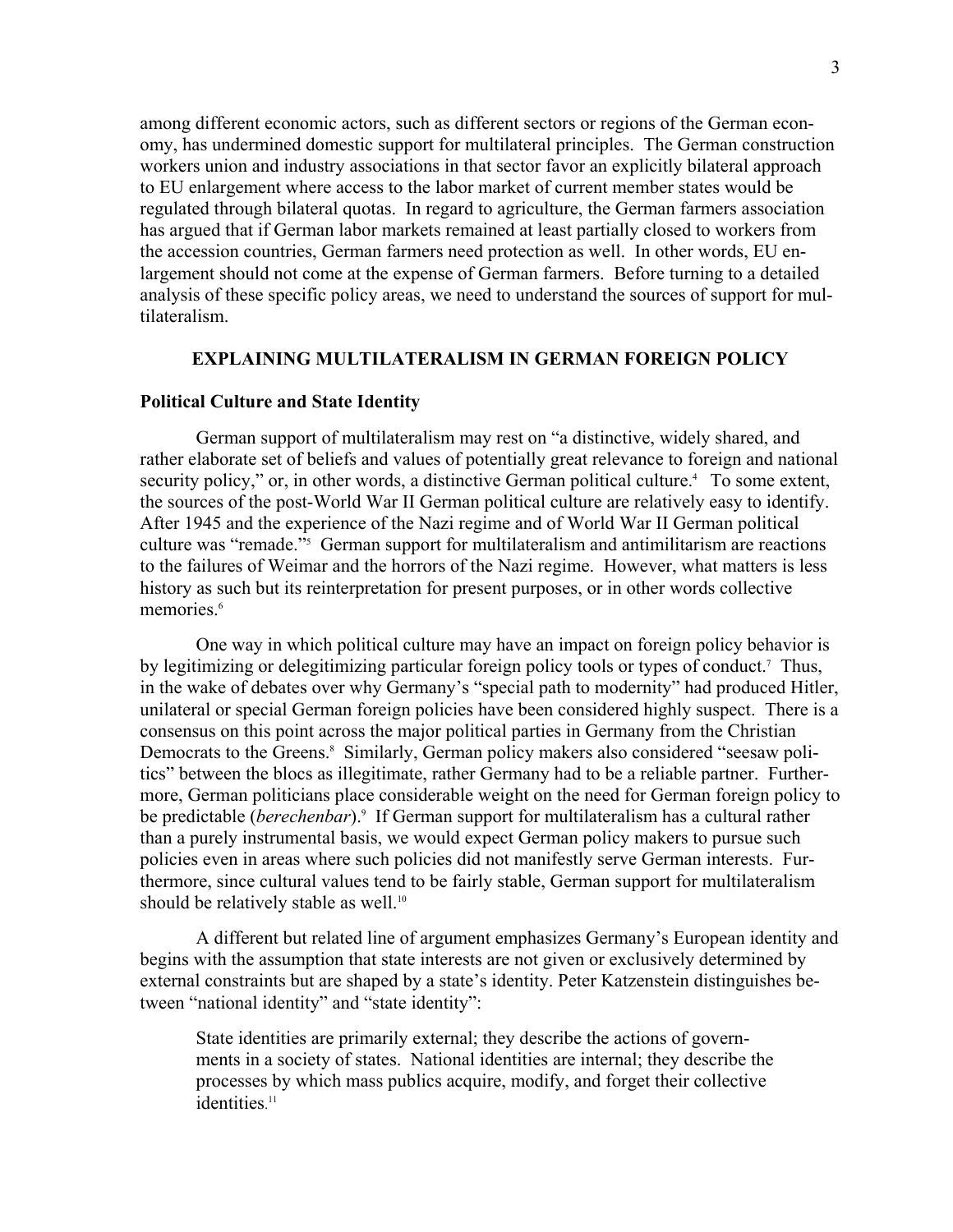More specifically regarding Germany, Katzenstein argues that European institutions have transformed Germany's state identity into a European identity and that it makes less and less sense to distinguish between German national and European interests. Following a broad cultural or identity-based approach we would not expect to find significant differences in domestic support for multilateralism across specific issues. We would also expect to find considerable continuity over time, although advocates of these lines of argument recognize that values, norms or identities may change.

#### **Material Interests**

 An alternative approach starts with the recognition that after World War II multilateralism served material German interests. Today, the integration of the EU accession candidates, and of the Czech Republic and Poland as Germany's immediate eastern neighbors in particular, into multilateral Western institutions, also serves Germany's geopolitical and economic interests. However, it is also clear that some sectors of German society will benefit from EU expansion more than others. In order to understand the German position in the accession negotiations it is necessary to pay attention to these distributional consequences of EU enlargement. Economically, a consequence of the collapse of Communist regimes in Eastern Europe and the reorientation of Central and Eastern European economies toward Western Europe was internationalization, defined as "processes generated by underlying shifts in transaction cost that produce observable flows of goods, services, and capital."12 To begin with trade in goods, between 1989 and 1995 exports by the twelve member states of the European Union to six Central and Eastern European countries (Bulgaria, Czech Republic, Hungary, Poland, Romania and Slovakia) grew by 131 percent, and EU imports from these states increased by 185 percent.<sup>13</sup> Over the same time period Germany's share of EU exports to these six states grew from 36 percent to 51 percent.<sup>14</sup> Once the accession countries become fully integrated into the European Union the remaining restrictions on the free movement of goods, services, capital and people will fall. For this study the key issue is to explain the preferences of domestic German political actors regarding these developments. There is a broad overall consensus that EU expansion represents a benefit for the German economy as a whole. However, despite this aggregate net welfare gain, EU expansion may have adverse distributional consequences for specific groups.

 If we find intense distributional conflict this would be significant because distributional conflict undermines support for multilateralism. One central component of multilateralism is an emphasis on diffuse rather than specific reciprocity. Distributional conflict undermines undermines the willingness of potential losers to accept diffuse reciprocity. Rather, they will attempt to block multilateral deals or demand compensation. If such distributional conflict pits a range of narrowly rather than broadly defined interests against each other, the prospects for multilateralism decline.

 Depending on which underlying economic model one chooses different actors benefit or lose from decreased costs of international transactions.<sup>15</sup> If we limit ourselves to trade, the Stolper-Samuelson theorem posits that within any given country the owners of those factors of production which are relatively abundant will benefit from increased international trade, whereas relatively scarce factors will lose and consequently will push for protection.<sup>16</sup> Relative to the rest of the world, and the Central and Eastern European accession countries in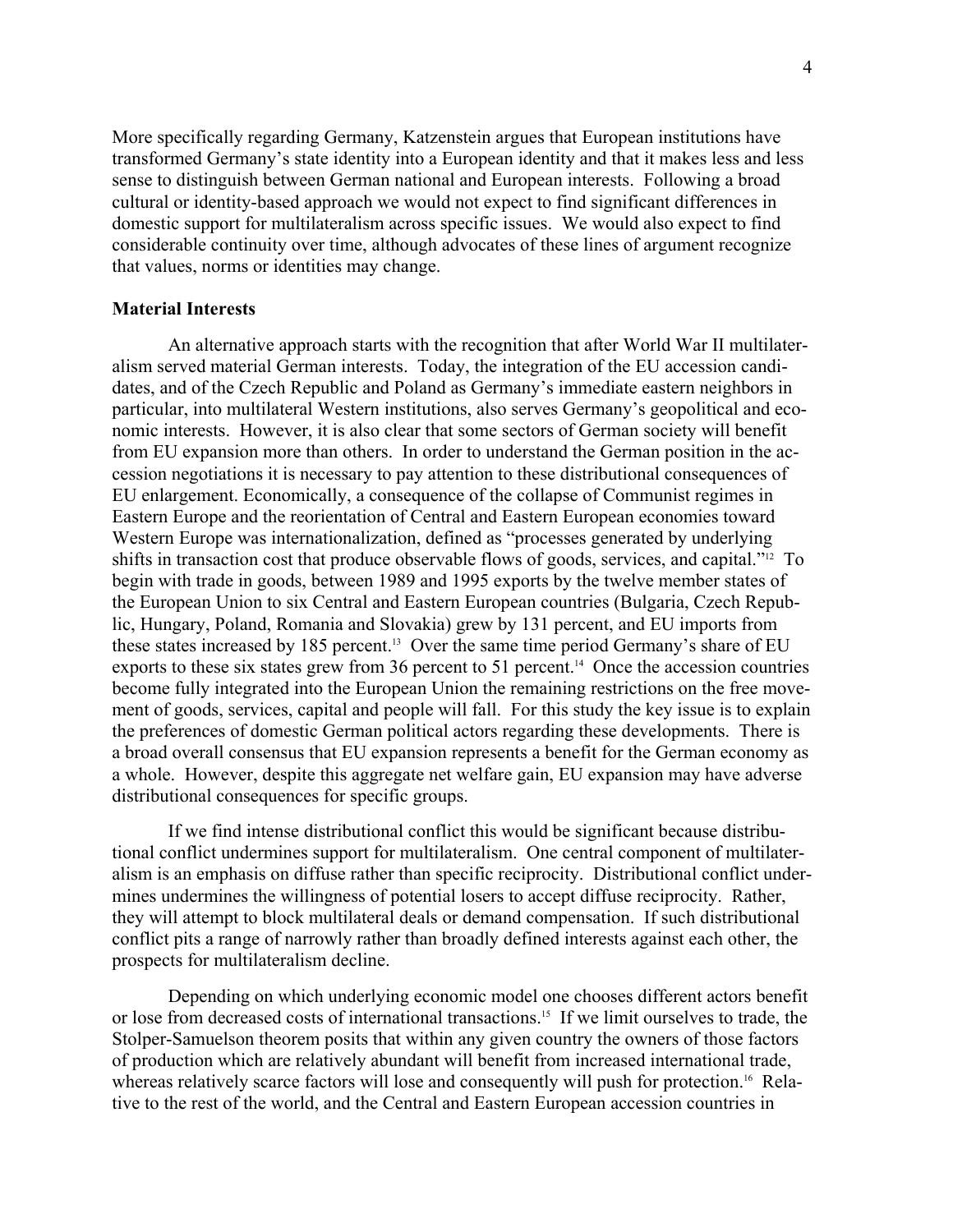particular, the Germany economy is well endowed with physical capital whereas labor and land are relatively scarce. Thus, we would expect German business to support the eastern enlargement of the EU, whereas labor unions and farmers should be less enthusiastic.

 As Frieden and Rogowski point out, there are other possibilities as well. The model just discussed rests on a number of restrictive assumptions regarding factor mobility and returns to scale. Following a different perspective, we would expect that "[n]ot the country's factor endowments, but the specificity of the particular industry's human and physical capital, and its position in world trade and payments, would predict the likely pressure for and against liberalization. Rather than sharpening battles between laborers and capitalists, easier trade would lead to greater conflict between internationally competitive and uncompetitive *industries*, uniting workers and managers alike behind sectoral demands."<sup>17</sup> Finally, in sectors where economies of scale are important we should see a third pattern where large and internationally experienced enterprises favor liberalization whereas small and less internationally experienced companies do not.<sup>18</sup> In the German case this perspective has a regional dimension in that in eastern Germany the proportion of small- and medium-sized enterprises is particularly high.<sup>19</sup>

 In regard to EU accession, trade between the existing EU member states and the eastern accession states will most likely continue to expand at substantial rates, but in terms of trade restrictions trade in goods has been completely liberalized already, with the partial exception of trade in agricultural products. Thus, EU accession as such will not make much difference for trade between the existing member states and the eastern accession states. For the most part, provisions on the free movement of capital are not controversial in the accession negotiations, with the exception of possible restrictions on acquiring real estate in accession countries.

 The area where EU accession could produce the most change compared to the status quo is in the movement of labor. At this point, all EU member states restrict the movement of central and eastern European workers into the EU. Once the accession candidates are EU members those restrictions will eventually disappear. Up to now the vast majority of immigrants from the eastern accession countries live in Austria and Germany, and to the extent that EU accession results in further migration, these two countries would most likely remain the primary destinations. There is, however, considerable uncertainty over the likely magnitude of such migration flows. The impact of immigration on labor market outcomes for native workers, i.e. their wages and chances of becoming unemployed, depends on the extent to which eastern and central European immigrants substitute or complement native workers. This in turn depends on the skills of immigrants relative to natives.<sup>20</sup>

 A common line of argument claims that employers favor liberal immigration policies and the cheap pool of labor these immigrants provide, whereas unions oppose high levels of immigration. Leah Haus has shown that American unions in the 1920s indeed favored restrictionist policies but that this was not the case at the end of the twentieth century, when immigration levels were quite high.<sup>21</sup> Haus attributes this difference largely to changes in the ability of the state to control immigration effectively. In the 1980s and 1990s unions questioned the ability of the state to limit immigration, and if restrictionist policies were bound to fail in any case, it made more sense for unions to try to organize immigrant workers. Advocacy of restrictionist policies would have undermined the unions' ability to attract immi-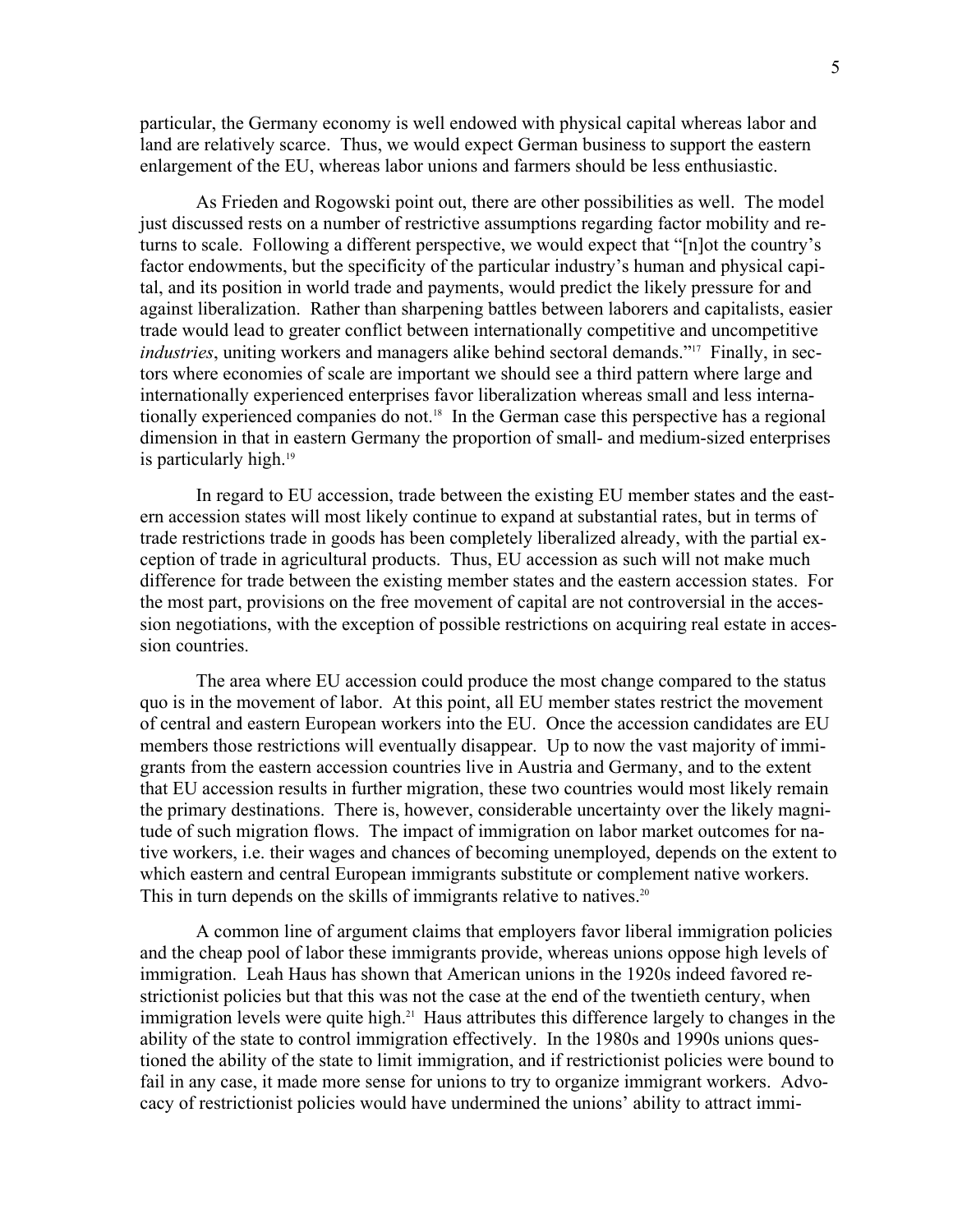grants as new members. Thus, in the 1980s American unions favored the Immigration Reform and Control Act's legalization program of 1986. On the other hand, unions took a more restrictionist position toward temporary nonimmigrant workers, who would have been much more difficult to organize, and guest-worker programs. Following this logic, we would expect German unions not to oppose inevitable Central and Eastern European immigration as such, but to favor restrictions on temporary workers, border commuters and foreign subcontractors bringing in foreign workers for project-tied work.

 Jeannette Money has challenged the existing literature by showing that the concentration of immigrants in particular communities results in an uneven distribution of the costs and benefits of immigration. Geographically concentrated costs of immigration, such as labor market competition over scarce jobs in times of recession or scarce public resources, will only lead to restrictive immigration policies at the national level if these costs occur in marginal electoral districts which are important for the outcome of elections.<sup>22</sup> She also further refines arguments about the benefits of immigration to particular kinds of employers. Immigration will be particularly attractive to employers in industries with low capital mobility, such as agriculture or mining or declining industries, whereas employers in industries with high capital mobility might simply relocate to take advantage of low labor costs elsewhere<sup>23</sup>

 Overall, if the central argument of this paper is correct, we would expect domestic support for multilateralism to be lower, and conversely support for bilateral or unilateral approaches to be higher, for those issues where there is intense distributional conflict among domestic interest groups than for issues where such conflict is less significant. If distributional conflict becomes more severe over time, we would similarly expect support for multilateralism to drop.

## **The Role of Domestic Institutions**

 Understanding the preferences of different actors is not enough, though. Different institutional arrangements may handicap or favor the effective representation of different actors. Peter Cowhey has argued that for multilateralism to work great powers need to be able to make credible commitments.<sup>24</sup> This ability in turn depends on a state's domestic political system, and its electoral system in particular. More specifically, Cowhey claims that

Multilateralism will be more credible if (1) the structure of political competition in the country (e.g. type of voting system and voter preferences) provides incentives for leaders to advocate the provision of international collective goods; (2) the structure of political competition makes it difficult for an individual party or leader to reverse major foreign policy commitments quickly; (3) conflicts between domestic political incentives and multilateral commitments can be eased by adaptation of domestic and international institutions; and (4) domestic political and economic decisions are transparent to interested third parties.<sup>25</sup>

The first condition means that multilateral promises are more credible if the political system favors the provision of broad collective goods rather than particularistic private goods. Second, multilateral commitments are obviously more credible if the domestic costs of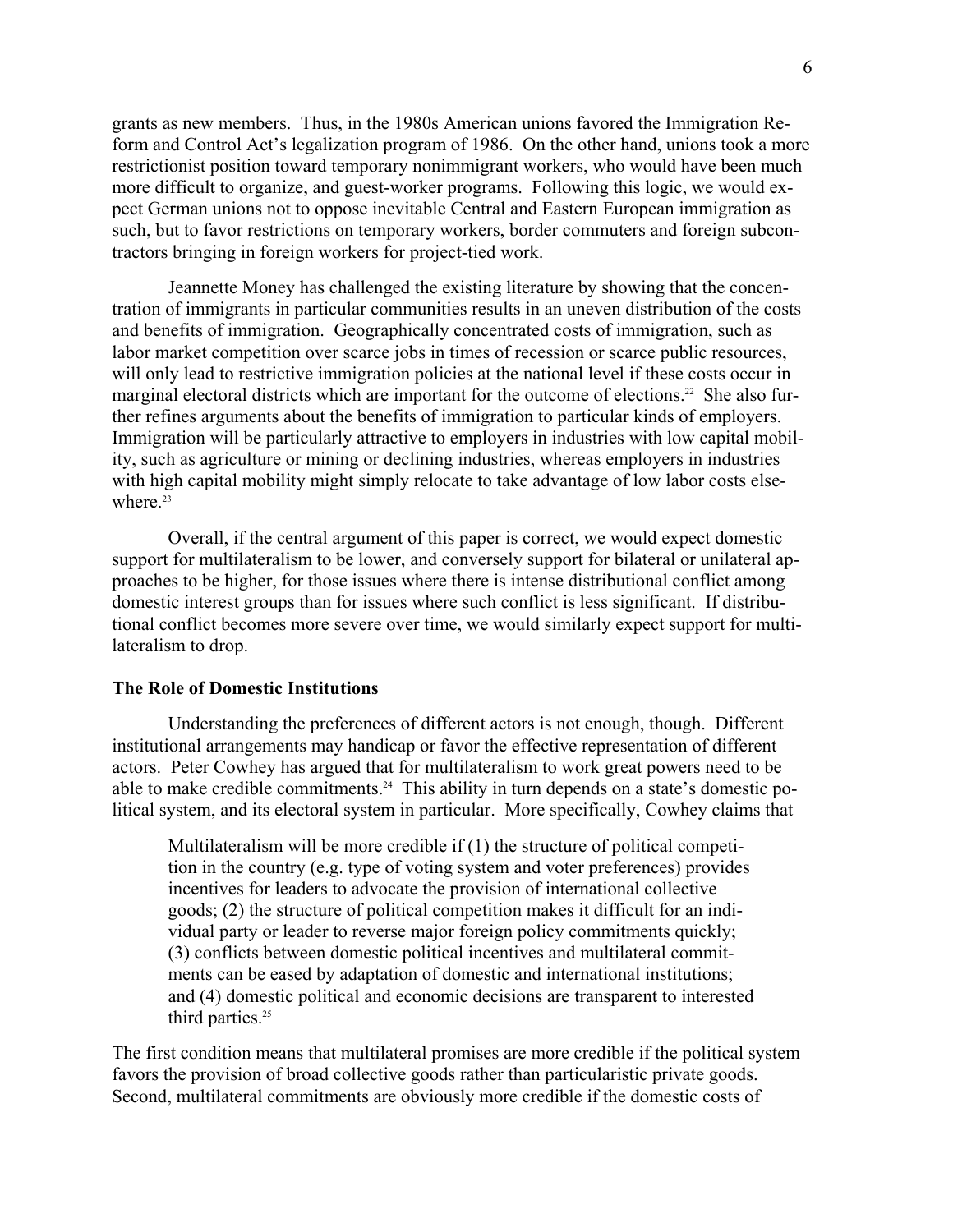defection are high. An illustration of the third condition is the way the U.S. Congress delegated trade policy authority to the executive branch and, for much of the post-World War II period, ensured a U.S. commitment to a multilateral trade regime while remaining sensitive to the concerns of import competing sectors. Finally, multilateral commitments are more credible if foreigners have confidence in their understanding of the policymaking process.

Regarding the first condition, the eastern enlargement of the European Union may be beneficial for Germany as a whole but it also poses distributional challenges. Thus, what matters are how German socioeconomic and political institutions aggregate class, sectoral or regional preferences. Here, some German institutions favor the articulation of broad interests, others are more geared toward the effective articulation of narrow interests.

Cowhey argues that the single nontransferable-vote electoral system Japan traditionally used favored the representation of particularistic interests inimical to credible multilateral commitments. Germany's party-list proportional representation system avoids the particularistic bias of Japan's old system.<sup>26</sup> Germany is also known for a relatively centralized union and wage bargaining structure where one union, the IG Metall, represents workers from highly competitive industries which benefit from EU expansion and workers from declining industries which experience EU expansion as a competitive threat. However, in recent years some of these institutions have come under increasing stress. After early organizational successes union membership in eastern Germany dropped quite significantly.<sup>27</sup> On the employer side firms have left employer associations. Stephen Silvia has pointed out that this development was not caused by German unification but "[a]ssociation flight is instead the product of contradictions that arose within Germany's system of comprehensive pattern bargaining during the 1980s (well before German unification) that disrupted the distributive balance between large and small enterprises."28 Directly related to this, sector-wide collective bargaining agreements have been undermined as well, particularly in the East.<sup>29</sup>

The costs of EU expansion will be felt not only by particular industrial sectors but also by specific regions, particularly those bordering Poland and the Czech Republic and thus primarily the eastern German Länder and the western Land of Bavaria. Concerns include, among others, the impact of increased migration, competition with the applicant states over access to EU structural funds, and competition in attracting investors. This does not mean that either the eastern Länder or Bavaria oppose the expansion of the EU, but they are concerned about the particular challenges EU expansion presents to them.<sup>30</sup> In the past the German brand of federalism was best characterized as cooperative federalism with an emphasis on consensual decision making and a commitment to a uniformity of living conditions across the federation. As Charlie Jeffery has pointed out, "[u]nification has brought with it a much wider differentiation of Länder interests," and in recent years we have seen a shift toward a more competitive federalism.31

As a general rule, eastern German political actors have been at a disadvantage in gaining access to the decision making process. However, this overall picture is complicated by German federalism. On the whole, the German Länder have only limited influence over German foreign policy. There are exceptions, though, in the area of German EU policy, and in particular in the area of cross-border cooperation. Länder participation in German policy making on the EU has received a constitutional foundation in article 23 of the Basic Law, and regional cooperation with neighboring countries is largely the responsibility of the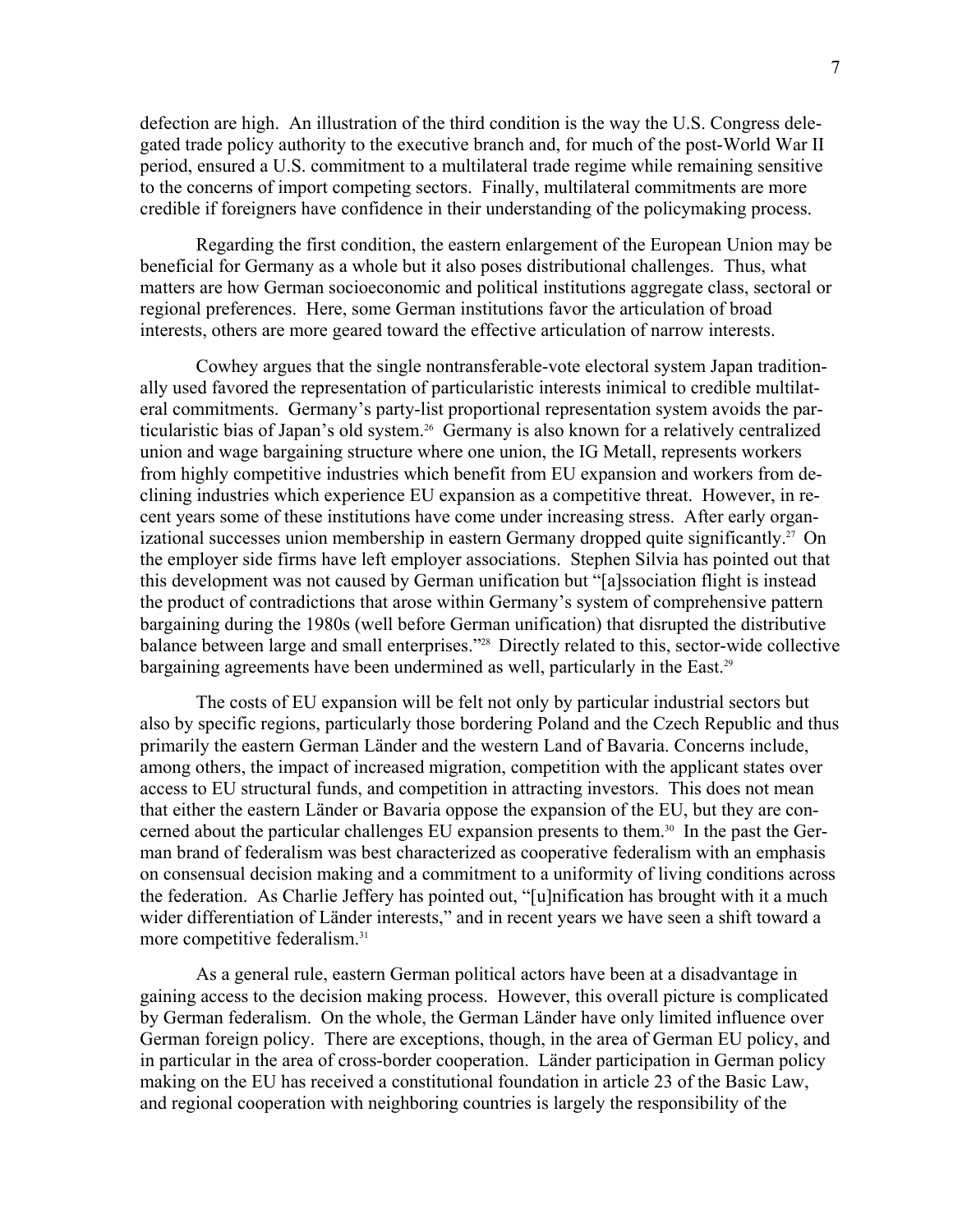Länder. Thus, we would expect narrow interests to have an impact on German government policy when these interests are regionally concentrated. On the other hand, German federalism, and the tools it provides to the opposition parties, produces a German equivalent to divided government in the United States which makes it more difficult to reverse broad policy commitments.

As this very brief discussion of three sets of German institutions (electoral system, labor market institutions, and federalism) has suggested, an answer to the question of how German institutions affect domestic support for multilateralism across issue areas and time itself has to differentiate among institutions. We would not expect the German electoral system to be able to explain differences in domestic support across different issue areas, whereas labor market institutions obviously have a greater impact on some issues than others, and under German federalism the impact of regional interests again varies by issue area. On the temporal dimension the preceding section has suggested that increasing distributional conflicts among employers, unions, and Länder have weakened the ability of collective bargaining institutions and German federalism to articulate broad rather than particularistic interests which in turn should weaken support for multilateralism. On the other hand, institutions are sticky, and this quality of institutions at least partially explains why changes in material interests do not necessarily lead to corresponding changes in policy. Thus, to the extent that multilateral norms have been institutionalized in Germany, multilateralist policies may have greater staying power than an analysis of material interests would lead us to expect.

## **ISSUES IN THE EU ACCESSION NEGOTIATIONS**

 This paper analyzes the impact of cultural norms, material interests and domestic institutions on the German negotiating position in some of the particularly sensitive policy areas of the accession negotiations. For the purposes of this paper the key question is the extent to which the German position is compatible with multilateral principles. Sensitive policy areas include agriculture, the free movement of labor and the adoption by the accession countries of the EU's environmental standards. Furthermore, the enlargement of the EU is directly linked to the issue of institutional reform within the EU. Different member states have different sensitivities. Labor migration from Central and Eastern Europe is a sensitive political issue in Germany and Austria but less so in the other member states. The sensitive nature of the integration of the accession countries, and of Poland in particular, into the EU's agricultural policy does not require further elaboration. Other issues, such as cohesion policy, affect Germany as well, but they are of even greater concern to other member states, such as Spain in the case of cohesion policy. This paper will focus on the free movement of labor and agriculture.

 These two issues are particularly well-suited for an analysis of German support for multilateral principles. Demands for long transition periods for the establishment of full freedom of movement of labor and plans by the existing member states and the European Commission to exclude the accession countries from some agricultural subsidies have aroused suspicions in the accession countries that the EU was only willing to offer a "second class membership." If such charges were true, this would be incompatible with the multilateral principle of generalized principles of conduct. Furthermore, German politicians recognize the critical importance of these issues. In a speech by Foreign Minister Joschka Fischer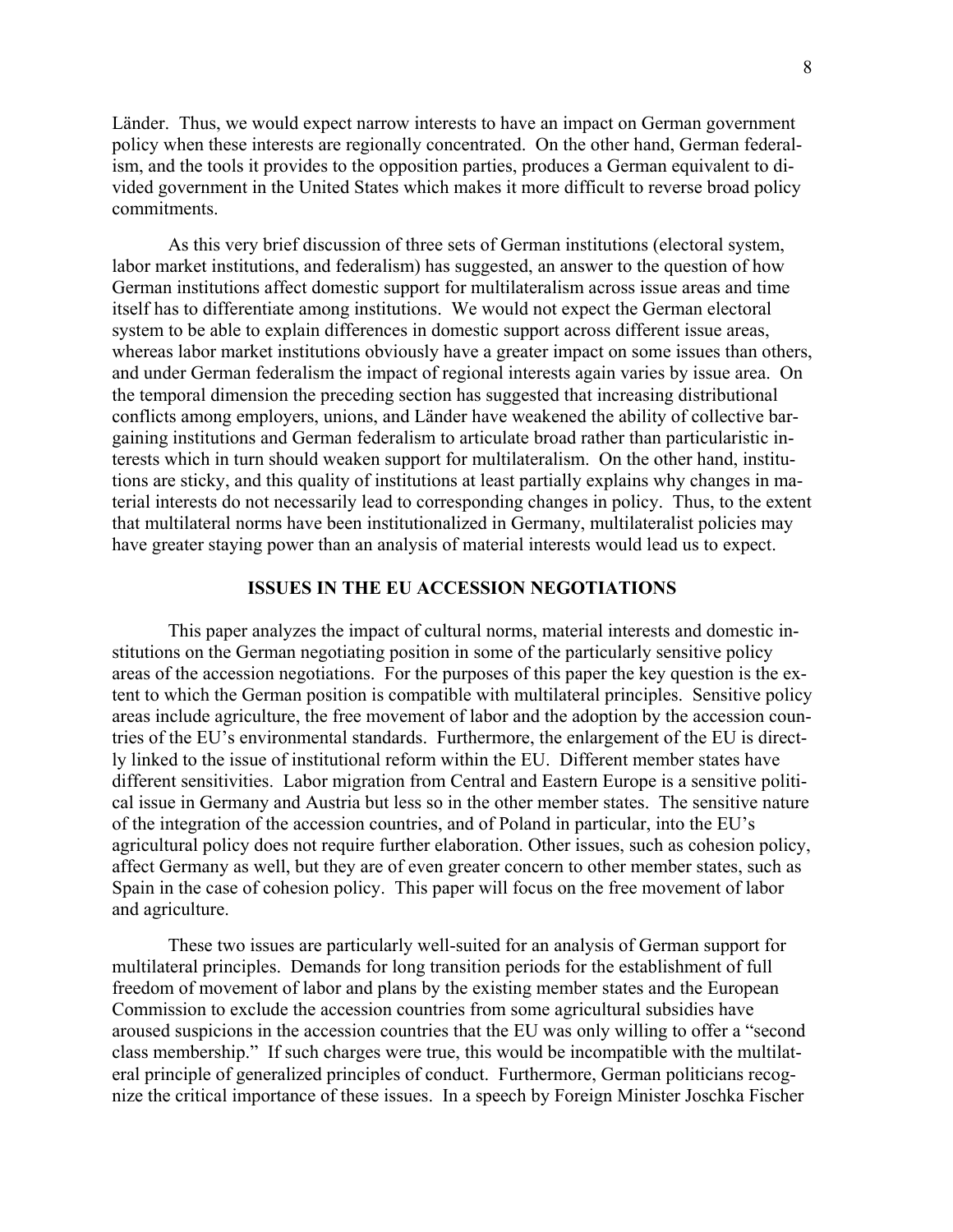on "multilateralism as a task of German foreign policy" he argued that the "multilateral imperative" in German foreign policy presented Germany with a number of challenges, including most prominently EU enlargement. The two concrete policy issues he mentioned in this context were the free movement of labor and agriculture.<sup>32</sup>

 If domestic support for multilateralism is weakening in Germany this would manifest itself in these policy areas if German political actors favor different sets of rules for the old member states and the new member states, such as a different (and less generous) agricultural policy for the new member states than for the old ones, or criteria for the establishment of the free movement of labor which would not be met for decades. Similarly, regulating access to labor markets in the old member states through the use of bilateral quotas would violate the multilateral principle of generalized principles of conduct.

#### **Free Movement of Labor**

 Before discussing the free movement of labor after EU enlargement it is important to consider the experience of the EC with previous expansions and the experiences Western European countries have had in partially opening their labor markets to Central and Eastern European migrants on a bilateral basis. In the first enlargement in 1973 when Denmark, Ireland and the United Kingdom joined freedom of movement was not a major issue. This changed with the southern expansion of the EC in the 1980s. The accession treaty between the EC, on one side, and Portugal and Spain, on the other side, contained a number of provisions on the free movement of workers. Article 56 of the treaty stated that the free movement of workers would not apply to Spain until January 1, 1993, seven years after the accession date, and this transitional period could be extended for Luxembourg until the end of 1995. The reason for the special rule for Luxembourg was that Luxembourg at the time had a large number of workers from the Iberian peninsula.<sup>33</sup> An additional provision allowed the shortening of this period. Article 216 contained the equivalent rules for Portugal.<sup>34</sup> The accession treaty for the northern expansion involving Austria, Finland and Sweden did not contain provisions on the free movement of workers. Beyond these accession treaties, the EU more recently negotiated a number of agreements with Switzerland one of which concerns the free movement of workers. This agreement allows Switzerland to limit immigration from the EU for five years through the use of quotas. Thereafter EU citizens enjoy freedom of movement in Switzerland, but Switzerland may reintroduce quotas if large-scale immigration takes place.<sup>35</sup> The politically important and controversial issue for this paper is what can and should be learned from these agreements for the eastern enlargement of the EU.

 A very common line of argument has been that previous experience shows fears of immigration waves to be rather exaggerated. In the 1950s and 1960s before the freedom of movement was actually fully implemented in the EC there were concerns about large numbers of Italian migrants moving further north which turned out to be unfounded.<sup>36</sup> Similarly, Thomas Straubhaar has argued, as have others, that the southern expansion of the EC did not lead to a massive migration wave. Rather, in line with the theoretical expectations of neoclassical trade theory, integration of Greece, Portugal and Spain led to significant increases in trade and direct investment between the old and the new member states rather than labor migration.37 This view is shared by the European Commission. In April 2000 the European Commission presented an information note to the member states which stated that enlarge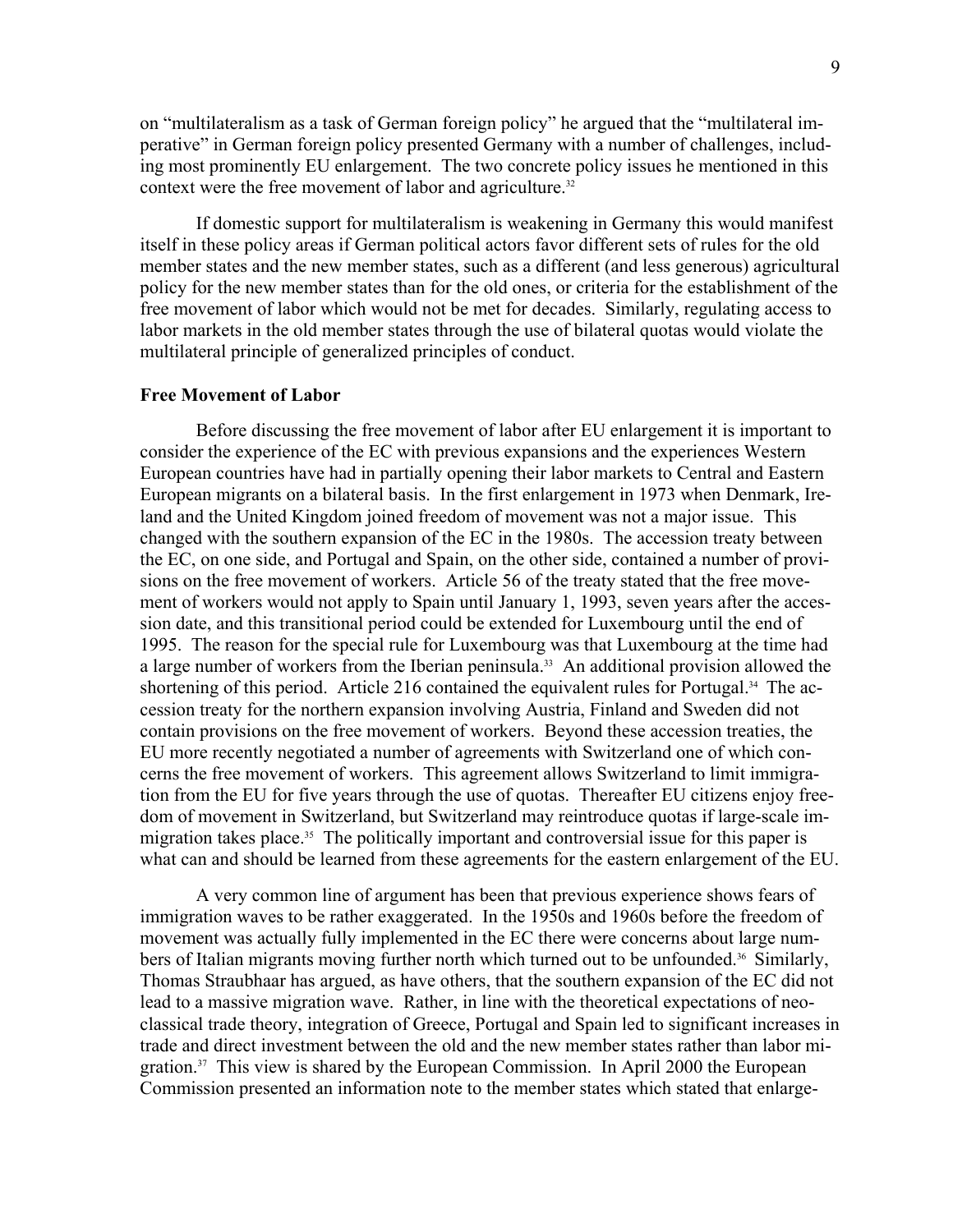ment most likely would have only a limited impact on EU labor markets. In response the Austrian government issued its own information note which suggested that enlargement could have a significant impact on the Austrian labor market and that there were a number of important differences between the EC's southern expansion and the EU's eastern enlargement.<sup>38</sup>

 From the perspective of the German debate, an important point of the Austrian information note was that although immigration might turn out to be limited, there was also the issue of border commuters. In the context of very large income differentials there is a strong economic incentive to work in Austria and earn high wages but to spend this income in the Czech Republic or Hungary where the costs of living are much lower. The Austrian note argues that this was not much of an issue at the time of the southern expansion because income differentials between southern French and northern Spanish border regions were much less than those between Austria and its Central and Eastern European neighbors. Furthermore, simple topographical differences between the mountainous French-Spanish border regions and the much more permeable Austrian borders made border commuting more difficult at the time of the southern expansion. Not only in Austria but in the German debate as well, the issue of border commuters plays a significant role.<sup>39</sup>

*Bilateral Agreements in the Early 1990s*. After 1989 migration from Central and Eastern Europe to destinations in Western Europe, including most prominently Germany, initially increased substantially but has tapered off since then. In 1997 a total of 415,823 citizens of Central and Eastern European accession countries lived in Germany representing .7 percent of Germany's total population.<sup>40</sup> By far the largest group were Poles. In 1998 Germany took 58.8 percent of gainfully employed Hungarian, Polish, and Romanian citizens working in the EU, Austria accounted for 15.6 percent.<sup>41</sup> Although the numbers for Austria are lower than for Germany, in Austria Central and Eastern Europeans represent a higher proportion of the labor force. Again, geography matters. So far, immigrants from the eastern accession countries have settled primarily in Bavaria and parts of Baden-Württemberg rather than the eastern German border regions. This is not too surprising since Bavaria borders the Czech Republic and is quite prosperous, a characteristic which it shares with Baden-Württemberg. Eastern German border regions, on the other hand, are relatively poor with high unemployment rates.

 In the 1990s a number of EU member states had bilateral agreements with non-EU countries to recruit labor migrants for fixed periods of time. Poland, for example, had small guest worker programs with Belgium, France, Germany, and Switzerland.42 These agreements cover four main types of workers: guest workers, seasonal laborers, project-tied workers (*Werkvertragsarbeitnehmer*) and border commuters. This paper will concentrate on project-tied workers and seasonal laborers both because of their quantitative significance and the political controversies surrounding particularly project-tied workers. Guest worker programs, on the other hand, have been rather small and thus may be safely neglected here, but we will need to discuss border commuters in a separate section.

 Project-tied workers come to Germany on the basis of a *Werkvertrag* between a German company and a foreign subcontractor. The subcontractor agrees to finish a particular project in Germany using his/her own workforce. Thus, there is no labor contract between the foreign workers and the German general contractor. The workers are paid by the foreign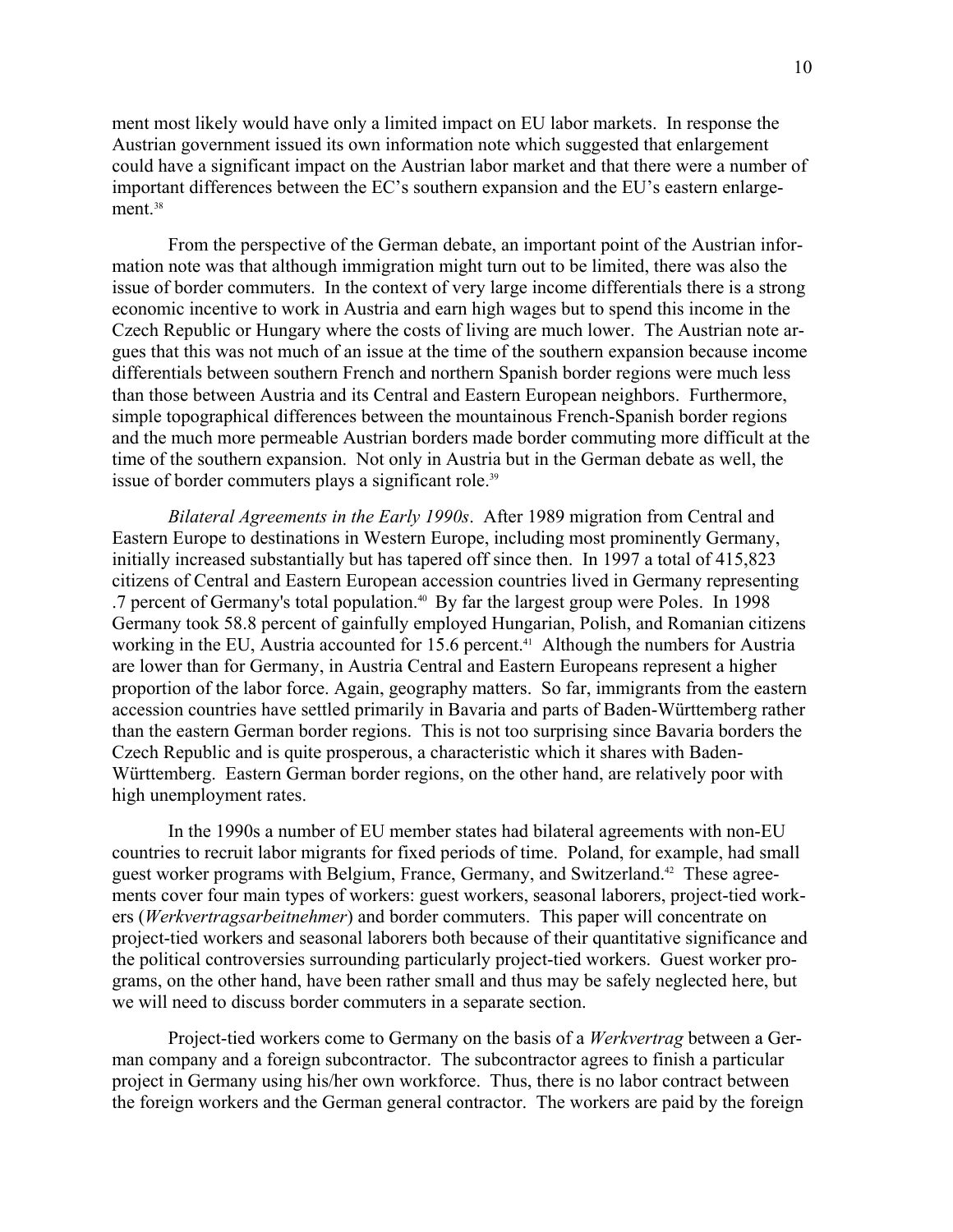subcontractor who also provides social insurance for the workers according to the social insurance laws of the country of origin. Legally subcontractors do not pay German social insurance contributions which by itself results in total wage cost savings of 20-25 percent compared to German workers.<sup>43</sup> In practice, the wages paid are often considerably below German wages, and project-tied work has given rise to various illegal practices.

 The number of legal project-tied workers is regulated in the form of quotas (*Kontingente*). The first project-tied workers agreements of 1989-1990 with the Czechoslovak Federated Republic, Yugoslavia, Poland and Hungary provided for quotas totalling 20,000 workers, with Polish workers accounting for over half of this figure.<sup>44</sup> In the early 1990s these numbers increased substantially with the Polish quota increasing from 11,000 to 35,170 in 1992.<sup>45</sup> At the same time these agreements became highly controversial politically. Besides the already mentioned problems, there were concerns about competitive distortions as project-tied workers were concentrated in the construction sector, the big cities, and the new German Länder.46 In response to these concerns, the 1992 agreement with Poland included a sentence which called upon the German employment office to prevent a regional or sectoral concentration of project-tied workers. Furthermore, the 1992 agreement contained an additional quota for small and medium-sized German companies. Both the German construction workers union (IG Bau) as well as employer associations in the construction sector asked for the cancellation of the agreements with Central and Eastern European countries. The administrative board of the German employment agency (*Bundesanstalt für Arbeit*) took a critical position as well. This view was not shared, however, by the peak association of German employers (*Bundesvereinigung deutscher Arbeitgeberverbände*). The SPD played an ambivalent role. The federal government thus faced conflicting pressures from unions which opposed these agreements, on the one hand, and Central and Eastern European governments which pushed for increases in the quotas.<sup>47</sup>

 In the end the German government responded by defending these agreements in principle, yet it also significantly reduced the quotas, shelved new agreements with Russia and Lithuania, and took other measures to address abuses of project-tied contracts.<sup>48</sup> As if these problems had not been enough, in 1996 the European Commission challenged the German-Polish agreement by claiming that it violated Community law. A French entrepreneur had wanted to conclude project contracts with Polish companies to be carried out in Germany. However, the German-Polish agreement only covered German general contractors.<sup>49</sup> In response the German labor ministry in July 1997 asked the employment agency to temporarily stop accepting requests for project-tied workers.<sup>50</sup>

 All these issues were particularly sensitive in the construction industry. There German unions were not only concerned about Polish workers undercutting German wages but about subcontractors and workers from other EU member states as well. This resulted in a protracted struggle within the European Union over a directive concerning the posting of workers and within Germany over a national law setting minimal standards for workers employed by a foreign subcontractor in Germany. In 1996 the Council agreed on an EU directive over the opposition of Great Britain and Portugal.<sup>51</sup> In the German debate unions and employers associations in the construction industry supported these efforts, whereas the peak association of German employers opposed both the national law, which passed several months before the adoption of the EU directive, and the EU directive as protectionist.<sup>52</sup>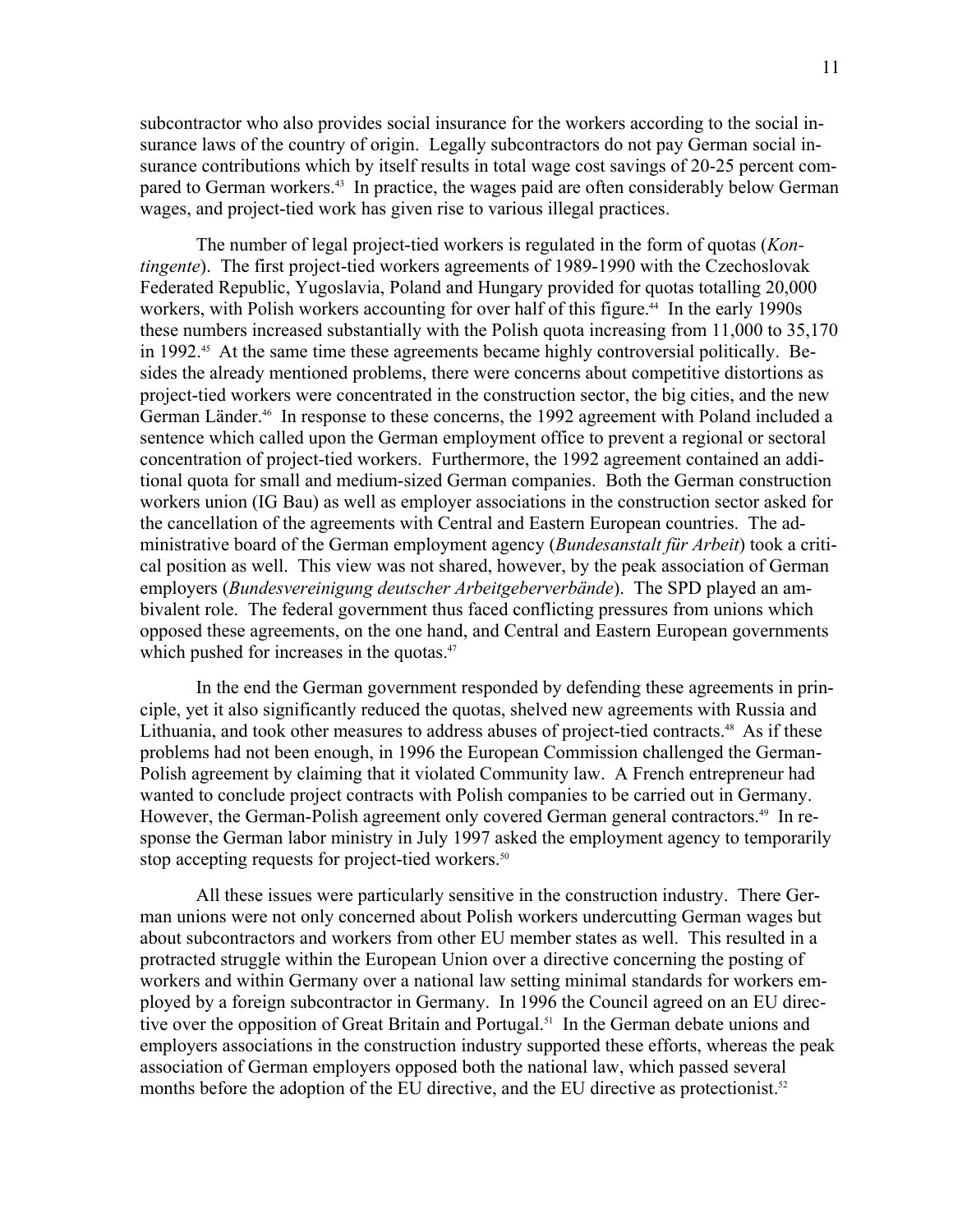The controversy did not end in 1996. Shortly after the Social Democrats and Greens had gained power in 1998 the new government initiated several changes in the national German law, the so-called *Arbeitnehmer-Entsendegesetz*. One of these changes made it easier than before for the German labor minister to apply a collective bargaining agreement on minimum wages in the construction sector to all construction firms, regardless of whether or not they were a party to the agreement.<sup>53</sup> In May 1999 the German construction workers union and two employer associations in the construction sector reached such a minimum wage agreement, and the labor ministry then declared it applicable to all firms in the sector. An employer association from Mecklenburg-West Pomerania, which had left the national association, and three individual construction firms then filed a constitutional complaint with the Constitutional Court which in July 2000 declined to hear the case.<sup>54</sup>

 Less sensitive than project-tied workers in the construction industry but still significant are seasonal workers. The vast majority of seasonal workers from Central and Eastern Europe are used in the agricultural sector, and a significantly smaller proportion work in hotels and restaurants. By far the largest nationality group is Polish which in 1996 accounted for 89 per cent of seasonal workers.<sup>55</sup> For the most part these workers receive permits to work in Germany for up to three months.

 The same German union, which represents construction workers (IG Bau), also organizes agricultural workers. There are about 150,000 full-time employees on German farms, but there are also significant variations between eastern and western Germany. In the East employees account for 70 per cent of the agricultural work force compared to 25 per cent in the West. According to the IG Bau, German farmers save about 5.5 billion DM annually through the use of seasonal workers rather than full-time native workers.<sup>56</sup> In 1999 the IG Bau launched an initiative through the European Union's Economic and Social Committee to set up an agricultural migrant work observatory, to issue identity cards for migrant workers and to extend the social security coverage of agricultural migrant workers.<sup>57</sup>

*Europe Agreements*. Besides the patchwork of bilateral agreements, the association agreements, so-called Europe agreements, between the accession countries and the European Union also contain a few provisions about the rights of migrant workers. Thus, article 37 of the Europe Agreement with Poland states that Polish citizens who are legally employed in one of the member states shall enjoy the same treatment as EU citizens in regard to working conditions, pay and employment termination. However, article 37 does not grant Polish citizens the right to move to an EU member state to take up employment, with the partial exception of dependents of Polish citizens who are already employed in the EU. Article 41 called upon the member states to open their labor markets further to Polish citizens to the extent possible.

 In 1993 both the Bundesrat and the Bundestag supported the Europe Agreements with Poland and Hungary which were ratified at the same time.<sup>58</sup> The vote in the Bundestag was unanimous. To the extent that there were concerns they primarily dealt with the issue of freedom of movement, and in particular the project-tied workers program and the implications of the right of establishment for the job prospects of German medical graduates potentially competing with Eastern Europeans. The Europe Agreements were seen as an intermediate step toward eventual membership in the EU. Actual accession negotiations between the existing member states and the so-called "Luxembourg group" (Czech Republic, Estonia,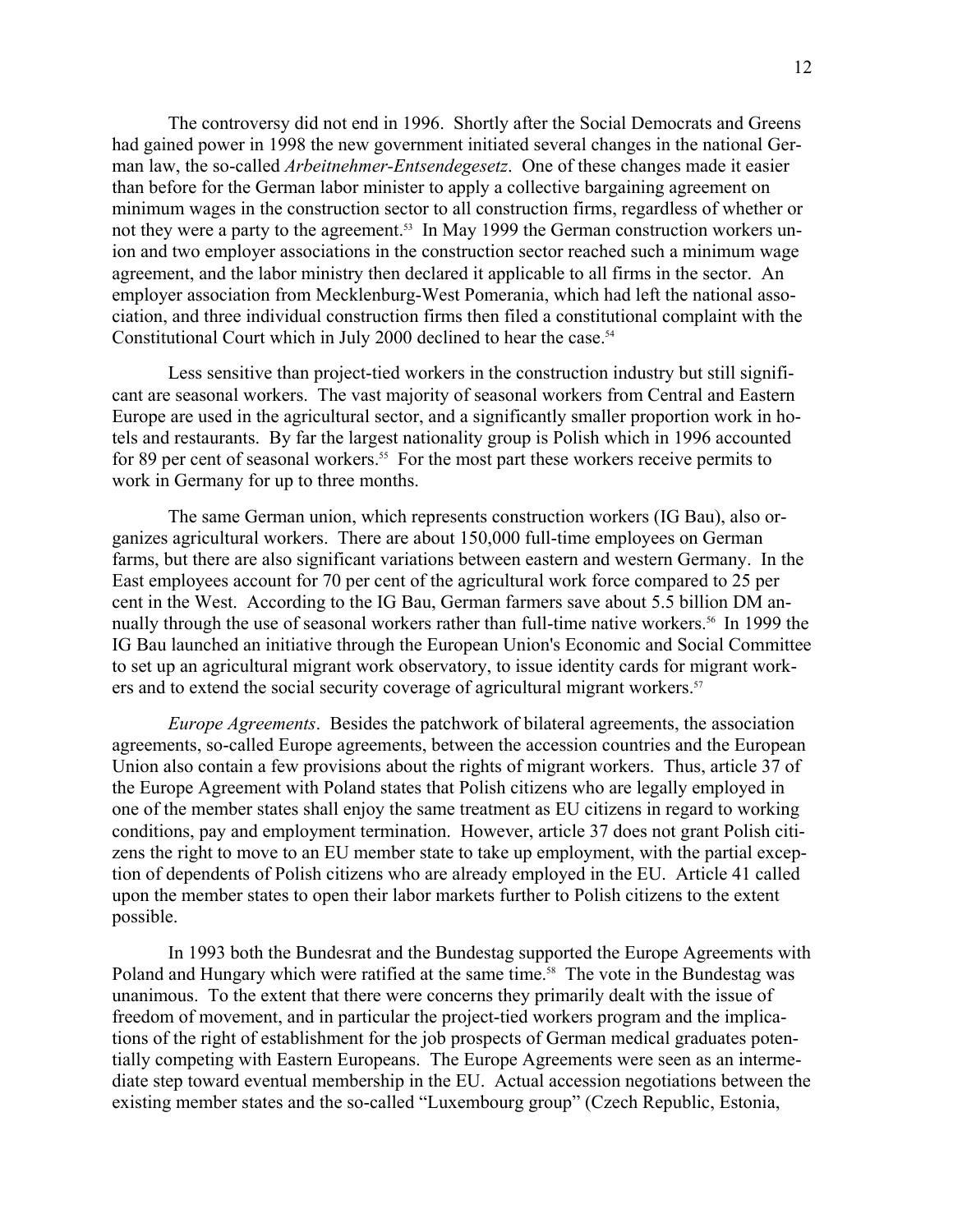Hungary, Poland, Slovenia, and Cyprus) began in 1998. The European Commission's negotiating strategy has been to leave the particularly controversial issues, such as the free movement of labor and agriculture, for later negotiating rounds. By the end of 2000 German political actors had formulated their positions on this issue.

*The Positions of German Political Actors*. The *Deutscher Industrie- und Handelstag* (German chambers of commerce) argued in a position paper of April 2000 that it did not share fears of increased immigration. Linguistic and cultural barriers as well as insufficient flexibility would limit migration, and, in any case, the immigration of well-qualified workers could be an advantage.<sup>59</sup> The federation of German industry has argued that the EU should hold to the principle of not allowing long transition periods. Where transitional arrangements will be necessary, such as in the area of freedom of movement, there need to be clear and firm agreements when the acquis in these areas will apply to the accession countries.<sup>60</sup> In more concrete terms, Dieter Hundt, the president of the federation of German employers associations (BDA), argued in a press conference on September 18, 2000, that transition periods of seven years, as used during the southern expansion, were too long. Even within limited transition periods, there was the need for flexibility by allowing individual member states or sectors to gradually introduce free movement of labor and services on a bilateral basis before the end of the transition period.61 German farmers have their own special concerns with regard to agricultural policy but they are also employers who have benefited from the use of Central European seasonal workers. The German farmers association has received some political support for its position, as the conference of German agriculture ministers asked in its resolution of March 24, 2000, that any transition arrangements for labor had to take into account the needs of the German agricultural sector.<sup>62</sup>

 For German unions this is a more difficult and divisive issue, particularly for those unions, such as the construction workers' union, which are most affected and which face the most intense pressure from the rank and file.<sup>63</sup> A key issue for German unions is to maintain German labor and social standards and to prevent "social dumping." Specifically regarding the free movement of workers, the German trade union federation (DGB) has demanded transitional arrangements rather than fixed transitional periods.<sup>64</sup>

The union which is most affected is the IG Bau which organizes workers in agriculture, construction and janitorial services. In a position paper of September 2000 the union supported the eastern enlargement of the EU in principle, but also argued that the accession countries had to strictly meet the Copenhagen accession criteria and specifically had to institute a functioning social dialogue and remove restrictions on unions.<sup>65</sup> The union emphasized that it did not see its demands as protectionist or shaped by xenophobic fears. Specifically regarding freedom of movement issues, the union demanded a sector specific restriction on the free movement of services for a minimum of ten years applicable to firms in the construction, forestry and janitorial services sectors. On the issue of free movement of labor the union argued that this presented less social problems than the use of foreign workers by foreign subcontractors on German construction sites. Nonetheless, the union asked for a ten year transition period during which migration would be regulated through the use of quotas which would be differentiated by sector and could increase over time. For Germany, these quotas could be based on the quotas Germany had set up in the bilateral agreements with Poland and other Central and Eastern European countries on project-tied workers. Finally,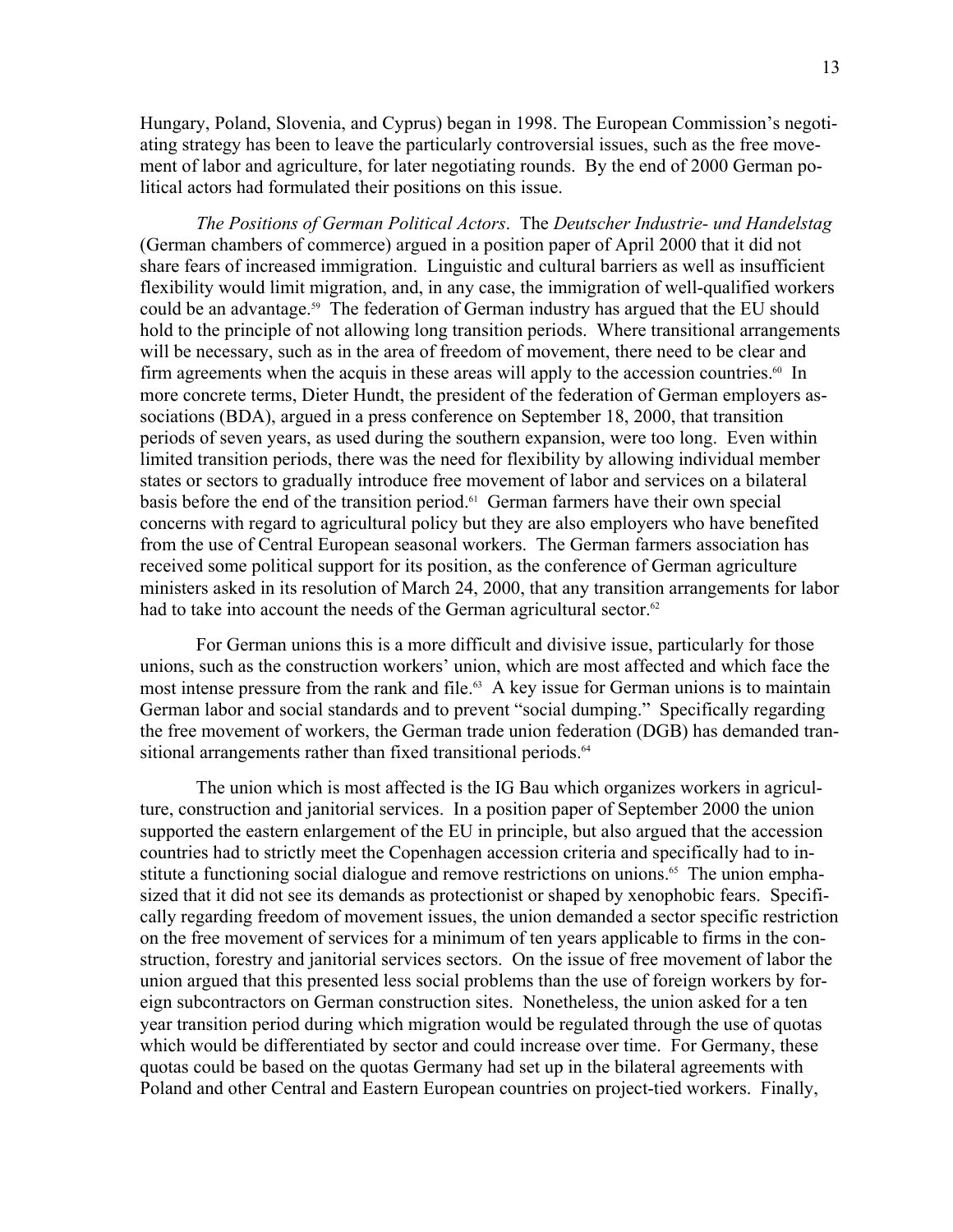the union demanded special restrictions for border regions and border commuters. More specifically, border commuting should be restricted to a zone of no more than thirty kilometers from the border, and initially border commuting should be prohibited for the sectors organized by the IG Bau.

On September 28, 2000, the IG Bau and two German construction sector employer associations issued a joint declaration which essentially endorsed these demands and added a demand for changing EU legislation on migrant workers. According to this demand, social insurance payments should be made for foreign workers posted in another EU member state sooner than under existing legislation.<sup>66</sup>

Among German government agencies, the German labor ministry and the finance ministry pursued a more restrictive line than the foreign office. The German labor ministry sought to balance the demands of economic sectors and regions which perceive labor migration from the accession countries as either a potential threat or an opportunity. Regarding transition periods, labor ministry officials responsible for this area favored the "Swiss model" more than the "southern expansion" model and supported a solution where there would be one transition period for all member states. To the extent that some member states wanted to open their labor market earlier they would be free to do so. The German finance ministry was more concerned with the issue of the coordination of social security systems which is directly tied to the freedom of movement question and which has clear budgetary implications. The foreign office took a more liberal position. On September 29, 2000, Wolfgang Ischinger, state secretary in the foreign office, argued in a speech that German border regions in particular did not have to fear a large influx of labor migrants. After the establishment of the free movement of labor, Polish migrant workers would most likely go to regions with high demand for labor rather than regions with high unemployment. Furthermore, German farmers needed Polish seasonal workers.<sup>67</sup>

On December 18, 2000, Chancellor Schröder presented the official position of the German government. He noted that, compared to the transition arrangements for the southern expansion of the EC in the 1980s, transition agreements for the eastern enlargement should be more flexible. More specifically, he proposed a seven-year transition period for the free movement of labor. However, this period could be shortened for individual accession countries. Beyond that, in case of labor shortages in the existing member states, these should be able to grant access to their labor markets during the transition period according to their national laws. Finally, Schröder proposed restrictions on the free movement of services for selected areas, including the construction sector and handicrafts (*Handwerk*).68

Reactions to these proposals were mixed. Politicians in the accession countries initially strongly opposed such transition periods and argued that such demands were based on misplaced fears. Within Germany, responses were mixed. In a statement prepared for a hearing conducted by the European affairs committee of the German Bundestag, the peak association of German employers (BDA) and the federation of German industry supported the flexible and differentiated handling of transition periods but criticized the government's defensive approach which neglected Germany's need for immigrants due to an aging population.<sup>69</sup> In a response to questions by the committee, Christoph Kannengießer of the BDA noted that in principle an increased mobility of workers was a positive development, but he also recognized that a quick introduction of freedom of movement could have negative dis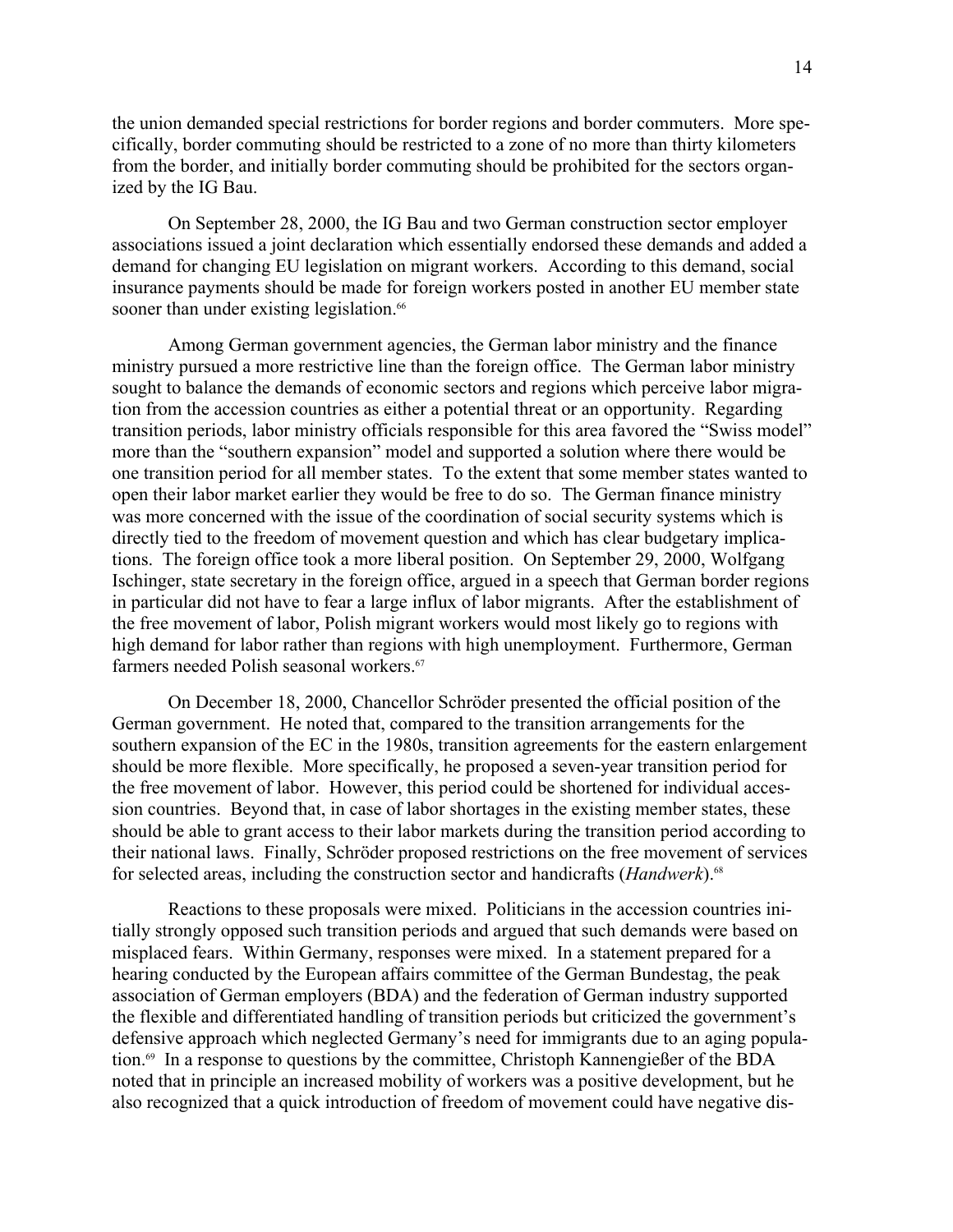tributional consequences, particularly in sectors with many low skill jobs, such as construction or agriculture.70 A representative of the German trade union federation agreed that in the medium and long term Germany needed immigrants. Nonetheless, German unions regarded transition periods on the free movement of workers as necessary for about seven to ten years after the accession of the Central and Eastern European candidate countries.71 Representatives of the business community in border regions also supported transition arrangements for the free movement of labor and services, but there were noteworthy differences between Bavaria and eastern German border regions. A representative of the small business chamber of Niederbayern-Oberpfalz noted that there already was a shortage of skilled labor in his region, and thus he did not support very strict transition periods for labor. On the other hand, he emphasized the need for precisely such strict transition periods for the free movement of services.<sup>72</sup> In contrast, an official with the chamber of commerce in Neubrandenburg in eastern Germany noted that given very high unemployment rates in eastern Germany even low levels of migration could strain regional labor markets.<sup>73</sup>

*Analysis*. To conclude, transition arrangements in the area of free movement of labor and related questions can take different forms from a simple fixed transition period applicable to all member states to highly complex solutions differentiated by sector and region. In the German debate on these issues so far German construction sector employers and unions have articulated the most detailed proposals. These demands which support sector and region specific solutions take on a bilateral character. This becomes evident when the IG Bau uses the bilateral project-tied workers agreements as a model for at least some parts of transition arrangements for the EU's eastern enlargement. The German federation of employer associations also supports a flexible solution which allows for bilateral variations but with the goal of reducing the length of any transition period.

As stated earlier, support for bilateral or multilateral principles may rest either on a normative or an interest-based foundation, or a combination of the two. German opposition to a quick introduction of full freedom of movement rests both on diffuse (and exaggerated) fears of a large migration influx and concrete interests, such as in the construction sector. When German politicians attempt to counter such diffuse popular fears, they primarily use the language of interests. Thus, both Chancellor Schröder and Foreign Minister Fischer, as well as others, have argued that the opening to the east has already created more jobs for German workers in export-oriented industries than have been lost through internationalization. The more interesting question is which interests matter the most.

Arguments emphasizing a straightforward division between employers, favoring a cheap source of labor, and unions opposing liberal immigration policies, find only limited support in this case. So far, German unions have been relatively quiet on this issue, with the important exception of the IG Bau. This and the position which the IG Bau has taken support Haus' arguments. The union takes its strongest position not on restricting the right of Central and Eastern European workers to permanently settle in Germany but on the free movement of services, i.e., foreign contractors employing foreign workers in Germany subject to foreign labor and social insurance laws. Furthermore, the union favors tight restrictions on border commuters who are difficult to organize.

In the construction sector the union found allies among employer associations, whereas in agriculture union demands run counter to the position of the German farmers as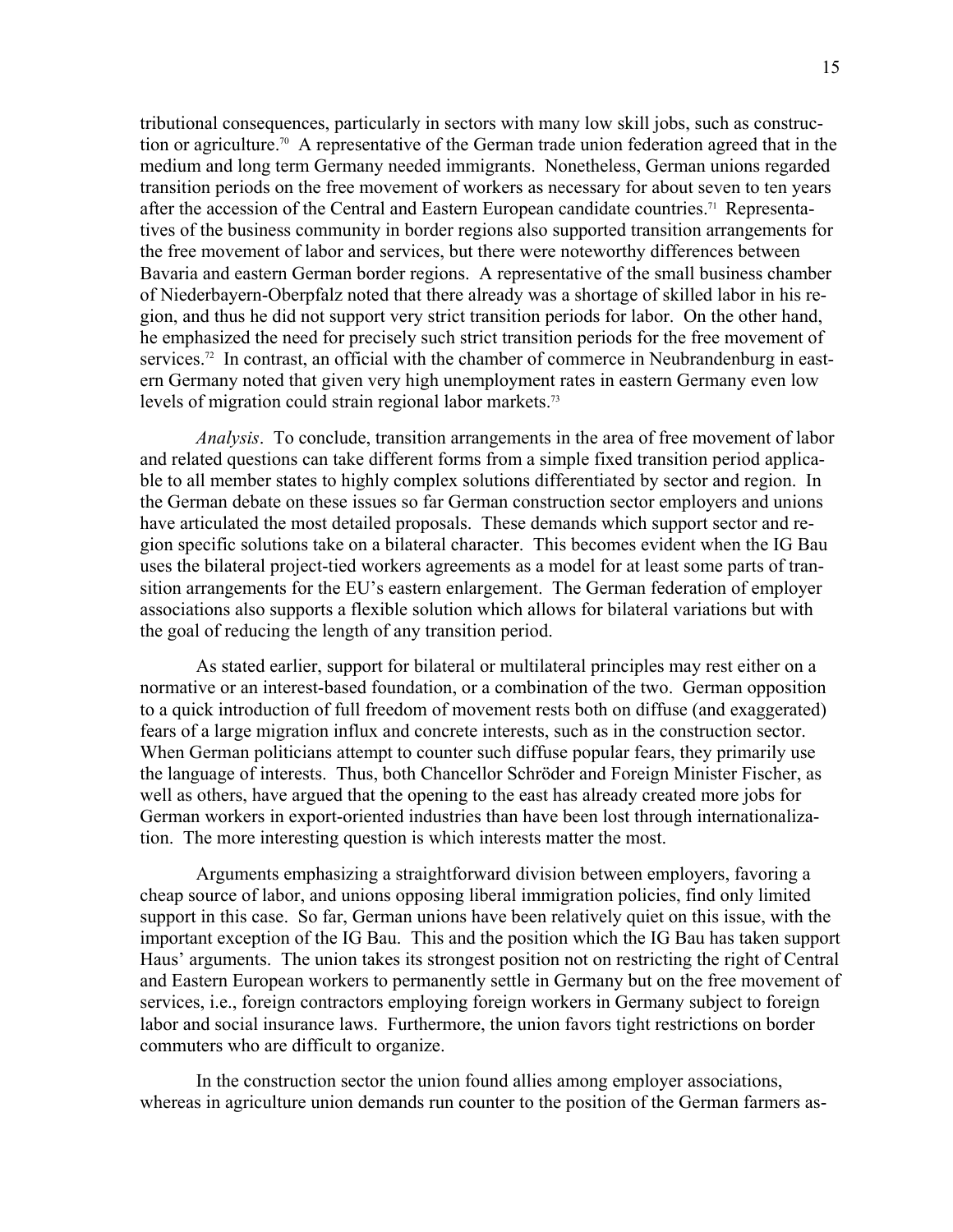sociation. The evidence presented here also supports Money's arguments on variation among employer interests. The sector which most explicitly favors liberal entry rules for foreign workers is the agricultural sector which is characterized by low capital mobility. Such variation across sectors is at least partially linked to regional differences. The construction industry, for example, plays a more prominent role in the eastern German states than in western Germany. The controversy over project-tied workers also revealed concerns over the differential impact of the opening of labor markets on small and large companies. More generally, small enterprises in border regions are seen as potential losers of the enlargement process which explains their insistence on transition periods on the free movement of services.

Overall, the evidence presented here supports the central argument of this paper that an increase in distributional conflict leads to less support for multilateralism. In this case the most explicit demands for bilateral transition arrangements come from the construction union which sees itself, and is regarded by others, as a potential loser in the enlargement process. We also see in this case how distributional conflict weakened institutions which in the past served to aggregate preferences. Evidence for such developments is most clear in the construction sector where regional associations and individual firms left the national employers association and a protracted struggle over minimum wages took place. On the other hand, we also see the continuing influence of multilateralist norms. Thus, one of the questions which the Bundestag's European affairs committee posed to the interest groups and individual experts at the hearing on free movement issues was whether a differentiation among accession countries was compatible with the principle of nondiscrimination. Union representatives present their demands not only as necessary for German workers but argue that transition arrangements should serve the interests of workers in both old and new EU member states. None of the interest groups involved in this area questioned the desirability of EU enlargement as such.

## **Agriculture**

 Compared to freedom of movement issues, agriculture is an even more important hurdle which the accession negotiations have to clear. This is so for a number of reasons. First of all, agriculture still represents the largest component of the EU's budget, and the acquis in this area is more extensive and complex than the lower regulation density for free movement of labor issues. Second, changes in the Common Agricultural Policy (CAP) are highly sensitive in member states and agricultural policy is even more sensitive for the largest accession country, Poland. Third, CAP is clearly a moving target, under pressure from a variety of directions, including negotiations within the WTO. This means that by the time the first accession countries join around 2004-06, CAP may have been reformed once again.

 Distributional issues are critical for understanding CAP. First of all, CAP represents a rather costly and inefficient income transfer from taxpayers and consumers to farmers. The supranational organization of agricultural policy in Europe has played a critical role in this respect. It is quite unlikely that national parliaments would have continued such an agricultural "welfare program" over decades as the economic significance of the agricultural sector rapidly declined.74 As Elmar Rieger put it, "[t]he CAP thus helped to take agricultural policies out of divisive domestic distributional conflicts by creating a functionally segmented and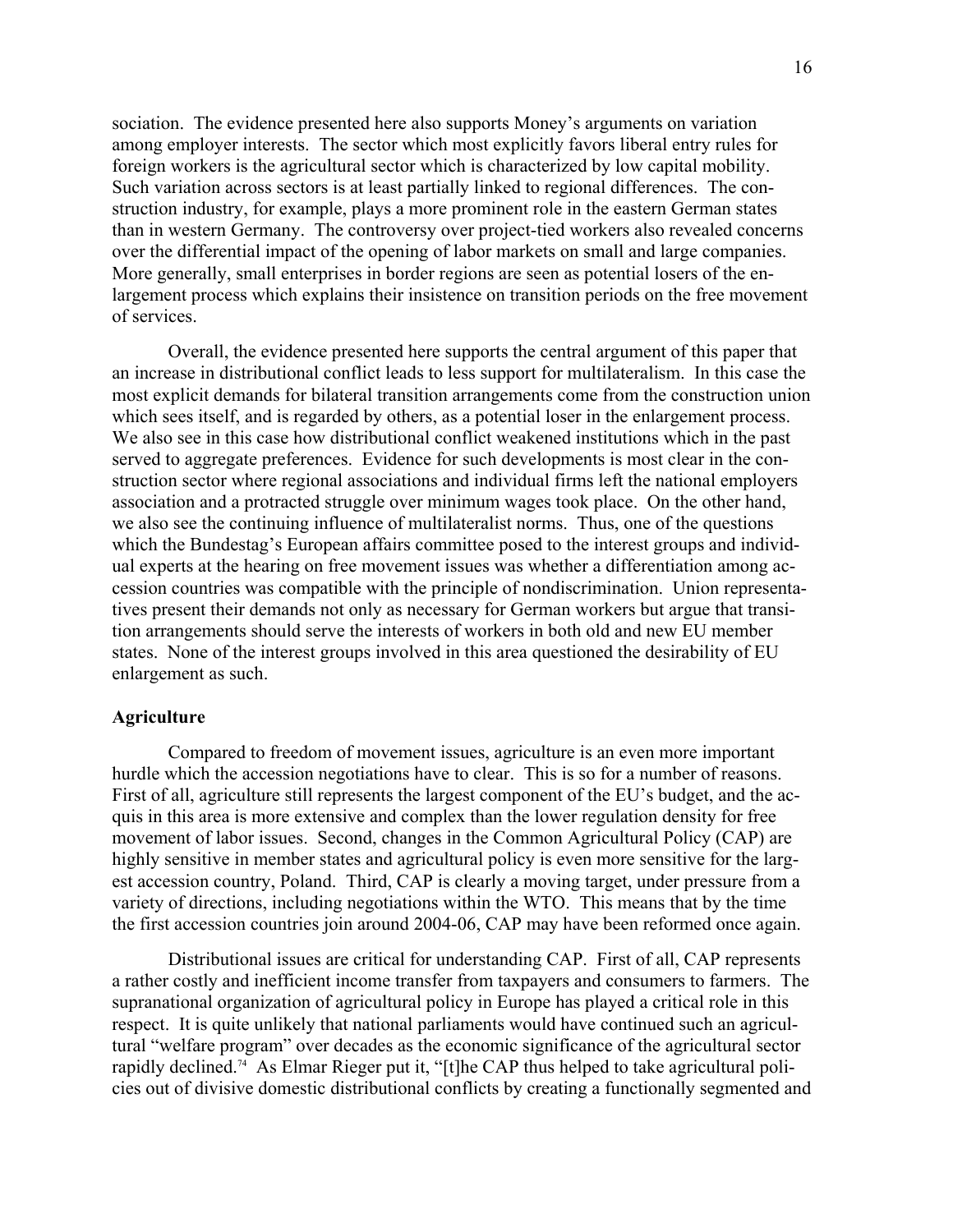politically insulated policy arena."75 Within the farming sector, CAP has disproportionately benefited large farms. Finally, CAP raises distributional issues among the member states in terms of the EU budget. As a net payer Germany would benefit from a renationalization of agricultural policy, an idea which France has vigorously opposed.

 An analysis of the position of the German farmers association (*Deutscher Bauernverband*) shows the prominence of distributional arguments. The most frequently repeated argument is that the extension of the "four freedoms" of the single market (free movement of goods, labor, services and capital) to the accession countries should occur simultaneously. For the Bauernverband it is not acceptable to end all restrictions on agricultural trade while the establishment of free movement of labor is postponed through lengthy transition periods.76 In more concrete terms, the managing director of the association demanded that if the federal government asks for transition periods of seven to ten years for labor then there should be equivalent transition periods for labor intensive agricultural products.<sup>77</sup> Regarding the financial side of enlargement, the *Bauernverband* claims that the budget package for 2000-06 provides adequate funds for incorporating the accession countries into CAP. More specifically, the *Bauernverband* denies the need for introducing degressive elements into the direct payments scheme for farmers in the existing member states, i.e., reducing direct payments over time to pay for enlargement.<sup>78</sup>

 In June 2000 the accession negotiations on the agricultural chapter were formally opened. Particularly difficult issues include the fixing of quotas, veterinary and phytosanitary standards and the extension of the system of direct payments to the accession countries. Regarding production quotas the accession countries essentially ask for generous quotas in line with historic patterns or future production potential rather than actual current production. Here it is important to note that in 1990 and the following years, agricultural production in Central and Eastern Europe dropped significantly.<sup>79</sup> The European Commission has opposed this demand and has pushed for reference periods close to the present. It is also important, though, to recognize sector specific differences. Regarding the milk sector, representatives of the milk industry have a different perspective than the *Bauernverband*. Whereas the *Bauernverband* does not regard milk quotas as particularly problematic in the context of EU enlargement, the German milk industry views the EU milk quota system as administratively rather complex and difficult and favors a phase-out of milk quotas.<sup>80</sup>

 A second issue concerns veterinary and phytosanitary standards, such as sanitary standards for dairies and slaughter houses. Here the accession countries have asked for transition periods. For the EU this raises concerns about consumer protection and the potential spread of animal diseases. Before the establishment of the single market without border controls, such issues were easier to handle. The EC could grant transition periods and make sure that shipments of products which did not meet EC standards were stopped at the border. Today, the reinstitution of border controls would undermine one of the major accomplishments of the EC/EU. Here the German government opposes transition periods which undermine the operation of the single market.<sup>81</sup> The German farmers association opposes such transition periods as well.<sup>82</sup> There are also efforts, though, to investigate the extent to which these standards really would present major practical problems and to look for pragmatic solutions.<sup>83</sup>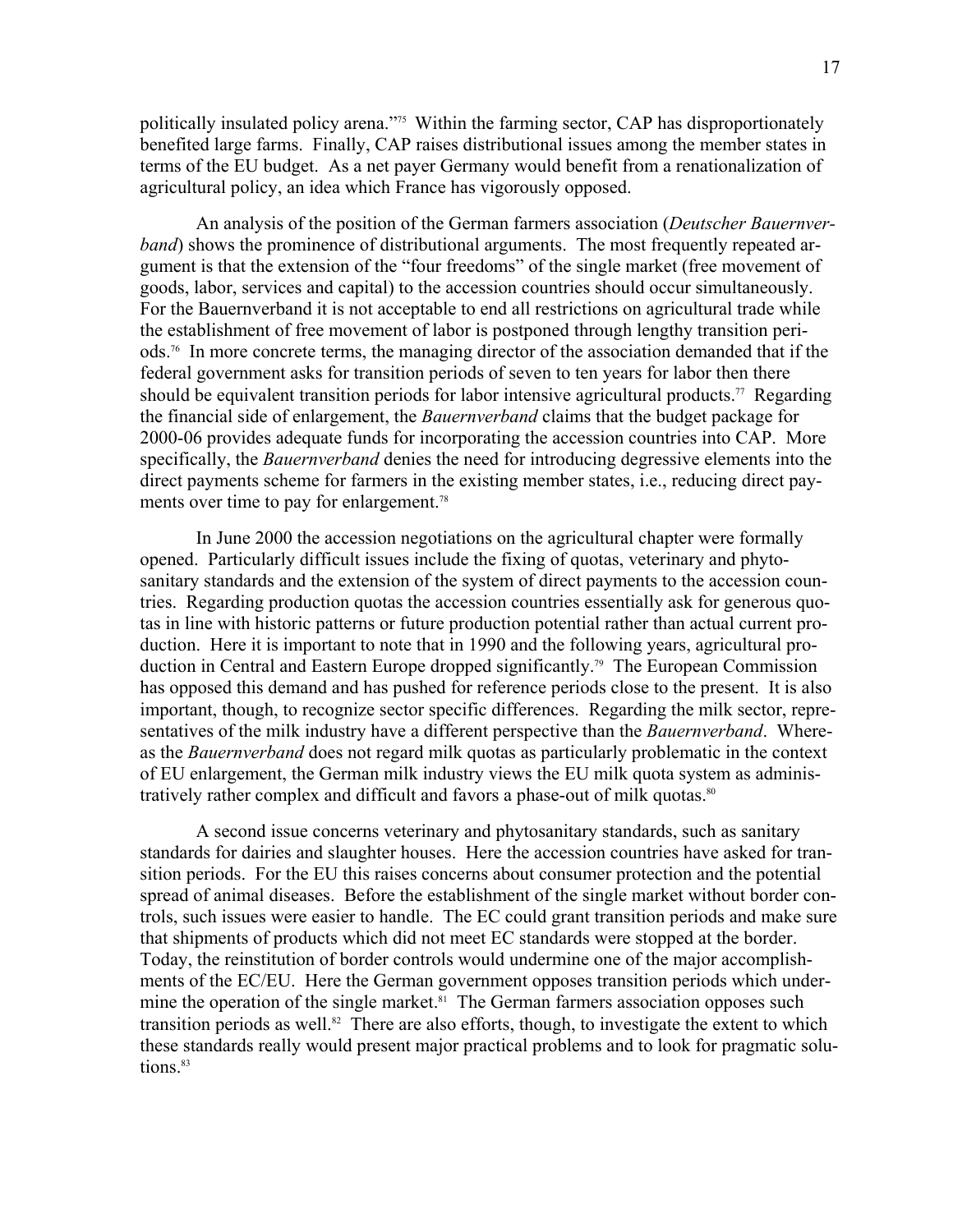The most contentious issue involves direct payments, which today account for a large part of EU support to farmers. These payments were introduced as part of the 1992 reform of the CAP in the context of the Uruguay Round GATT negotiations and were meant to compensate farmers for decreases in price support which brought EC/EU prices closer to world market prices.<sup>84</sup> In WTO terminology these direct payments are part of the so-called "blue" box" of agricultural support measures. This issue has obvious budgetary implications which brings out a potential contradiction in German policy. On the one hand, Germany has been an advocate of eastern enlargement, but, on the other hand, the Schröder government has been concerned with reducing its disproportionate contribution to the EU budget. The issue also directly touches a central aspect of multilateralism, generalized principles of conduct. If the accession countries were excluded from the system of direct payments this would arguably represent a second-class membership. On the other hand, direct payments were first instituted to compensate farmers for price cuts. Since integration into the EU will mean higher prices for the majority of Central and eastern European farmers, there is no reason to extend them to the accession countries. However, this argument does not hold for Slovenia where prices have tended to be higher than in the EU.<sup>85</sup> To the extent that direct payments have other purposes than compensation for price cuts, exclusion of Central and Eastern European accession countries is even more questionable. Thus, "[i]f payments are paid as income support, the poorest farmers cannot be excluded. If payments are finally, seen as a reward for stewardship of the land, all farmers should receive such a reward."<sup>86</sup> In a speech on July 10, 2000, EU Agriculture Commissioner Fischler made a distinction between equal and fair treatment and stated that he was "committed to fair treatment of all members, old and new."<sup>87</sup> He also repeated other arguments against the extension of direct payments, such as direct payments would not facilitate the necessary restructuring of the agricultural sector in the accession countries and could lead to social tensions between subsidized farmers and industrial workers.

 The financial perspective for 2000-06, which the leaders of the member states agreed upon at the EU summit in March 1999, did not include funds for direct payments to farmers in the accession countries. One solution to the conflicts surrounding direct payments, which was supported by German political parties across the political spectrum from the Greens to the Christian Democrats, would have been to partly renationalize direct payments through substantial national cofinancing. As Rabinowicz pointed out, this "would suit the interests of countries that wish to reduce their contribution to the budget but avoid a radical reduction of agricultural support. Germany is a prime example."88 Under such plans Polish farmers, for example, would not necessarily get the same amount as farmers in the old member states, but this would then be due to Polish budget limitations rather than discrimination by the EU.<sup>89</sup> In 1999, however, German proposals for national co-financing failed due to French resistance.<sup>90</sup>

 In any case, EU policy on direct payments will change. At a Bundestag hearing in January 2001 the EU Commissioner for agriculture Franz Fischler argued that EU budget decisions of 1999 leave enough room to gradually introduce direct payments for farmers in the accession countries before 2006.<sup>91</sup> The Bauernverband has stated that in principle it supports the extension of direct payments to farmers in the accession countries.<sup>92</sup> How this will play out is not known yet since the Commission does not intend to negotiate the sensitive financial aspects of CAP before 2002. Furthermore, the EU budgetary decisions of 1999 call for a review in 2003, and direct payments will be a contentious subject at the WTO negotia-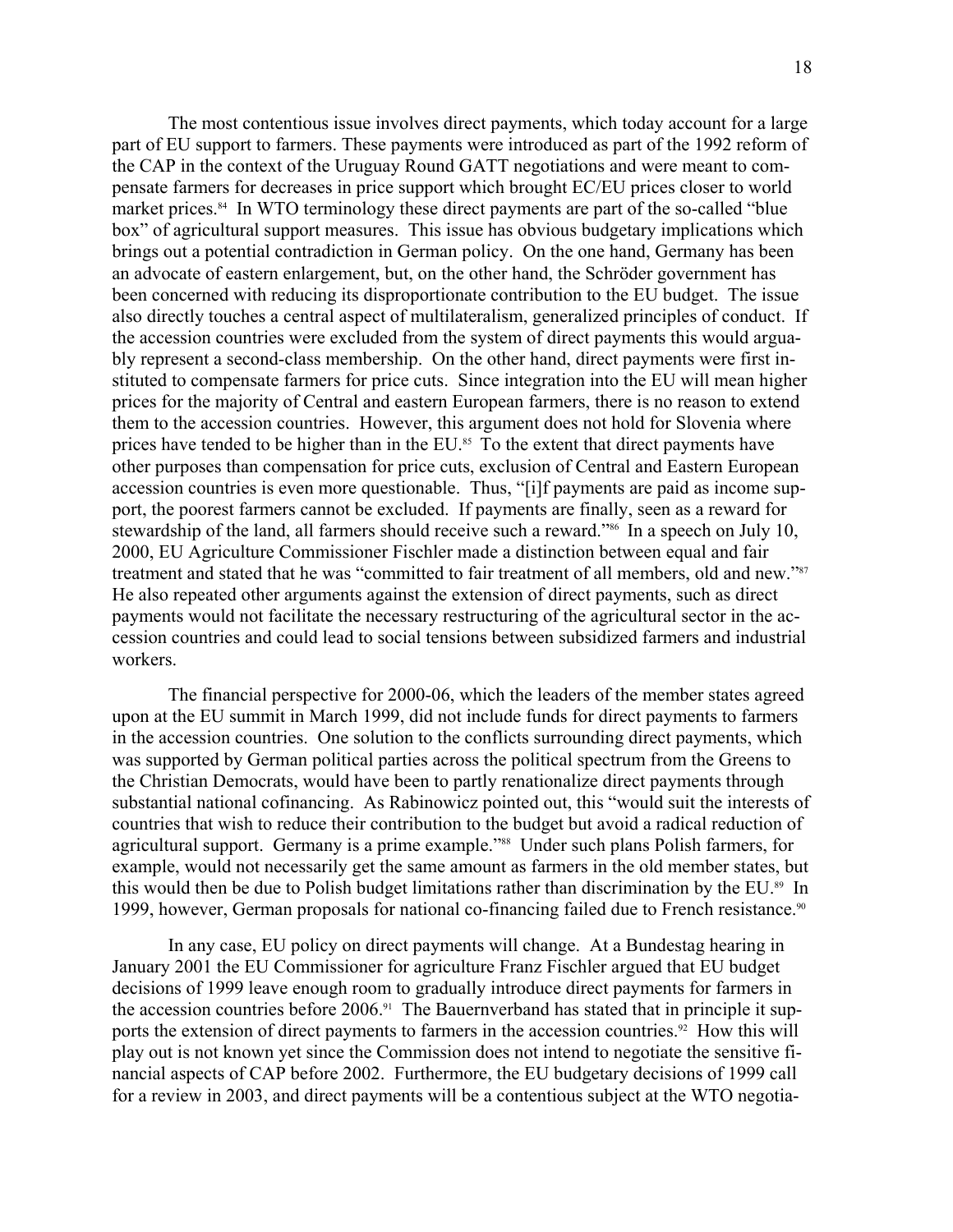tions where some WTO members will push for an elimination of the "blue box" and thus EU direct payments in their current form. Future changes in policy on direct payments will not only be controversial at the international level but have a domestic conflict potential as well, because, as Rabinowicz argued, the shift from price support to direct payments made distributional conflicts among farmers more likely:

As long as price support was the major agricultural policy instrument, large and small farmers shared the same interests. Faced with a choice between low price and high price, all farmers unanimously united behind demands for the latter even if price policy mostly benefited large ones. Reinstrumentation of agriculture policy towards direct payments make this coalition weaker and redistributional conflicts among different groups of farmers more pronounced.<sup>93</sup>

This is so because direct payments and their distributional effects are more transparent than traditional price supports.<sup>94</sup> In the German case reunification exacerbated the potential for distributional conflict as reunited Germany contains a large number of small farms in western Germany and large farms in the East.<sup>95</sup> Thus, in a Bundestag debate on the results of the Berlin EU summit of 1999 members of the governing parties claimed that the government had succeeded in preventing the introduction of differentiating elements into the administration of direct payments, i.e., large farmers receiving relatively less than small farmers, and thus had defended the interests of eastern farmers.<sup>96</sup>

 Compared to the free movement of labor issue, in agriculture there has been less open distributional conflict among domestic political actors, although the potential for distributional conflict is there. Consumers (and taxpayers) who have paid for the EU's "agricultural welfare program" through higher prices and taxes have not mobilized an effective counterweight to the German farming lobby.<sup>97</sup> In line with the theoretical arguments presented here, German interest groups in this area make less explicitly bilateral demands than in the free movement of labor area. However, distributional issues are, of course, critical for understanding negotiations over CAP, but these conflicts pit German budgetary interests against French interests, for example, rather than different German interests against each other. There is some evidence of domestic conflict as well, such as the different positions of the *Bauernverband* and the milk industry on milk quotas, or the differences between eastern and western German farmers. So far, though, these domestic tensions have largely been more potential than actual conflicts.

### **CONCLUSION**

 In the past German governments have supported multilateral policies, and the Eastern enlargement of the EU in particular, both because multilateralism served material German interests and because over time a strong normative consensus developed behind the pursuit of such policies. By and large this consensus still holds. Yet, in some areas, such as German policies on sensitive topics in the EU enlargement process, such support has diminished. This paper has argued that this change is due to increasing distributional conflicts within Germany and a related decrease in the ability of German political institutions to manage distributional conflicts among different sectors and regions of the German economy. The evidence presented here shows more intense domestic distributional conflicts on the free move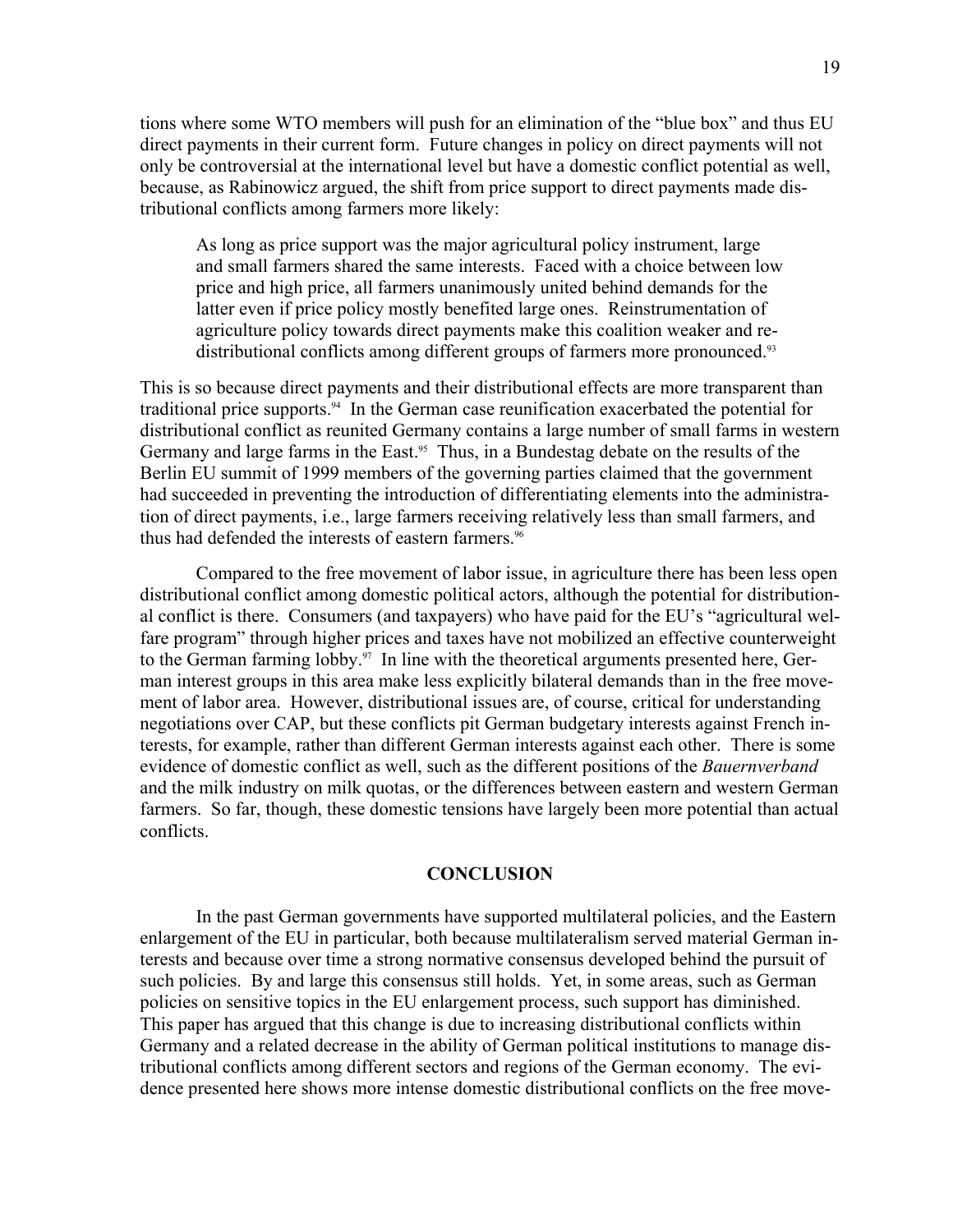ment of labor issue than over agriculture, and, as expected, we see more bilateral and less multilateralist demands by unions and employers in the construction sector and border regions than by agricultural groups.

 This still leaves the question of why distributional conflicts became more difficult to resolve in the 1980s and 1990s. Here the evidence presented in this paper has favored interest-based explanations. A common objection to such arguments is that ideas/norms frame or shape preferences. One can certainly argue that cooperative federalism in Germany, for example, was undermined not only by the widening gap between economic interests of the Länder due to unification but that ideology also played a role. Bavaria, the chief proponent of competitive federalism and a rich western and southern German state, not only has different economic interests than relatively impoverished eastern states, but Bavarian advocacy of competitive federalism also "has a solid ideological foundation. Bavaria has a far stronger sense of distinctive identity than any of the other Länder, based on its historic traditions of statehood, peculiarities of social structure (a very strong and persistent small farming tradition), its political Catholicism, and so on."98 Similarly, both changes in material interests and ideational shifts help explain the changes in the positions of labor unions in the United States and elsewhere on immigration from the 1920s to the late twentieth century, as observed by Leah Haus and others. On the other hand, when we examine the specific arguments of German unions and employers on freedom of movement issues, the proposals for sectoral and regional differentiation are easily explained on the basis of material interests but there is no clear ideational explanation. More broadly, it would be farfetched to argue that norms/ ideology do more than supplement the rather hard material interests at stake in the issues analyzed in this paper.

#### **NOTES**

- 2 John Gerard Ruggie, "The Past as Prologue? Interests, Identity and American Foreign Policy*,*" *International Security* 21 (Spring 1997): 93.<br><sup>3</sup> James A. Caporaso, "International Relations Theory and Multilateralism: The Search for Foundations," in
- John Gerard Ruggie, ed., *Multilateralism Matters: The Theory and Form of an Institutional Form* (New York: Columbia University Press, 1993), p. 53.
- 4 John S. Duffield, "Political Culture and State Behavior: Why Germany Confounds Neorealism*,*" *International Organization* 53 (Autumn 1999): 779. 5
- <sup>5</sup> David P. Conradt, "Changing German Political Culture," in Gabriel A. Almond and Sidney Verba, eds., The *Civic Culture Revisited* (Boston: Little, Brown and Company, 1980), pp. 212-272. 6
- Andrei S. Markovits and Simon Reich, *The German Predicament: Memory and Power in the New Europe* (Ithaca: Cornell University Press, 1997), pp. 14-15. 7
- $<sup>7</sup>$  John B. Duffield, "Political Culture and State Behavior," pp. 771-772.</sup>
- 8 See for example Volker Rühe*, Deutschlands Verantwortung: Perspektiven für das neue Europa* (Frankfurt: Ullstein, 1994), p. 142; Joschka Fischer, *Risiko Deutschland: Krise und Zukunft der deutschen Politik* (Cologne: Kiepenheuer & Witsch, 1994), p. 221.
- <sup>9</sup> Duffield, "Political Culture and State Behavior," p. 782.

10 Ibid., p. 770.

<sup>&</sup>lt;sup>1</sup> Lisa L. Martin, "Interests, Power, and Multilateralism," *International Organization* 46 (Autumn 1992): 765-792.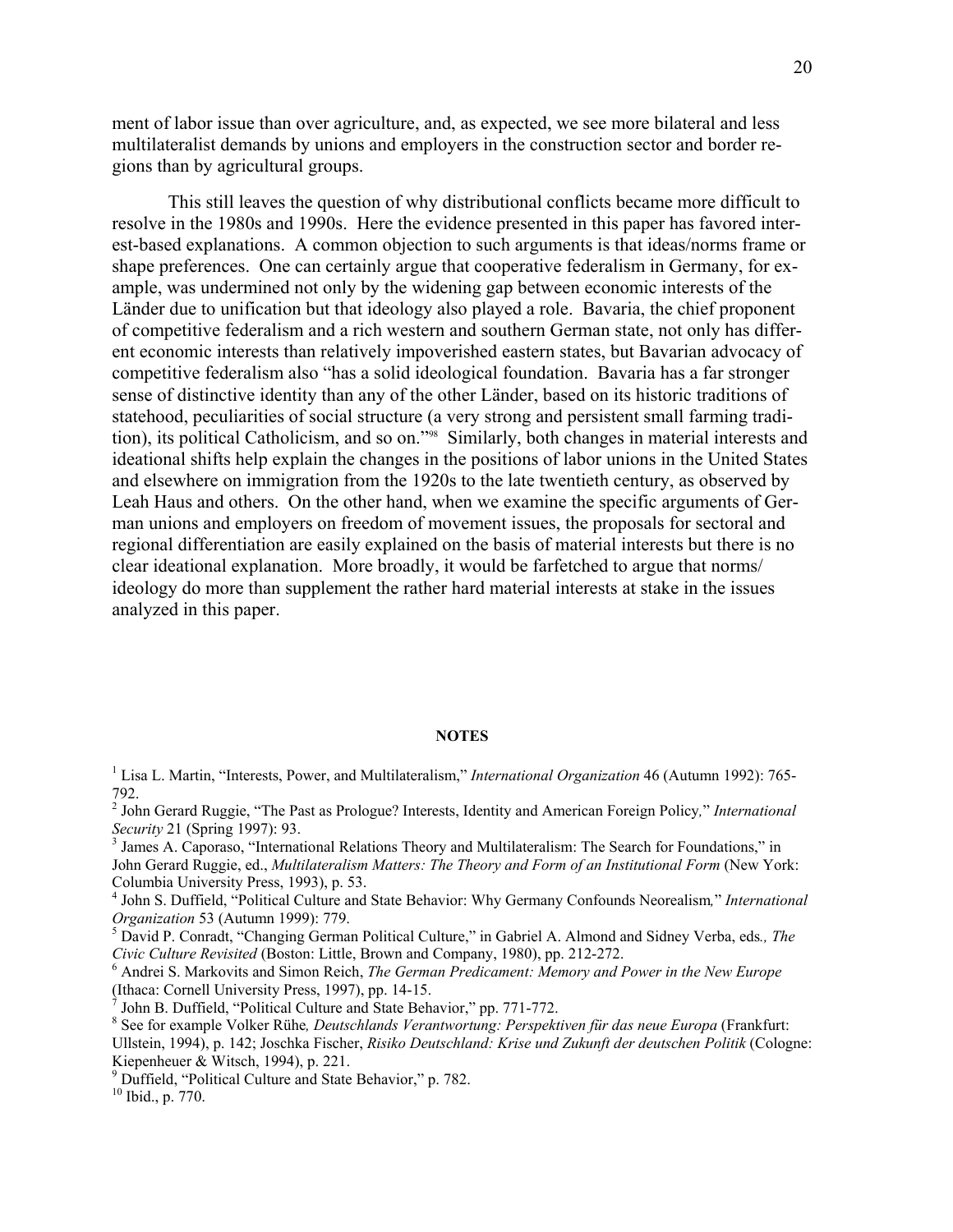<sup>11</sup> Peter J. Katzenstein, "United Germany in an Integrating Europe," in Peter J. Katzenstein, ed., *Tamed Power: Germany in Europe* (Ithaca: Cornell University Press, 1997), p. 20.

<sup>12</sup> Helen V. Milner and Robert O. Keohane, "Internationalization and Domestic Politics: An Introduction," in Robert O. Keohane and Helen V. Milner, eds.*, Internationalization and Domestic Politics* (Cambridge: Cambridge University Press, 1996), p. 4.

<sup>13</sup> Heather Grabbe and Kirsty Hughes, *Enlarging the EU Eastwards* (London: Royal Institute of International Affairs, 1998), p. 12.

14 Ibid., p. 14.

<sup>15</sup> Jeffry A. Frieden and Ronald Rogowski, "The Impact of the International Economy on National Policies: An Analytical Overview," in Robert O. Keohane and Helen V. Milner, eds., *Internationalization and Domestic* 

*Politics* (Cambridge: Cambridge University Press, 1996), pp. 25-47.<br><sup>16</sup> Ronald Rogowski, *Commerce and Coalitions: How Trade Affects Domestic Political Alignments* (Princeton: Princeton University Press, 1989).

<sup>17</sup> Frieden and Rogowski, "The Impact of the International Economy," p. 38.

18 Ibid., p. 39.

19 Hermann Ribhegge, *Die Osterweiterung der Europäischen Union als Herausforderung für die neuen Bundesländer im Transformationsprozess* (Frankfurt/Oder: Frankfurter Institut für Transformationsstudien, 1997), p. 17.

<sup>20</sup> Rachel M. Friedberg and Jennifer Hunt, "The Impact of Immigrants on Host Country Wages, Employment

and Growth," *Journal of Economic Perspectives* 9 (Spring 1995): 23-44.<br><sup>21</sup> Leah Haus, "Openings in the Wall: Transnational Migrants, Labor Unions, and U.S. Immigration Policy,"<br>*International Organization* 49 (Spring 199

<sup>22</sup> Jeannette Money, "No Vacancy: The Political Geography of Immigration Control in Advanced Industrial Countries," *International Organization* 51 (Autumn 1997): 685-720. 23 Ibid., p. 692.

<sup>24</sup> Peter F. Cowhey, "Elect Locally—Order Globally: Domestic Politics and Multilateral Cooperation," in John Gerard Ruggie, ed., *Multilateralism Matters: The Theory and Praxis of an Institutional Form* (New York: Columbia University Press, 1993), pp. 157-200.

 $^{25}$  Ibid., p. 161.

<sup>26</sup> Geoffrey Garrett and Peter Lange, "Internationalization, Institutions and Political Change," in Robert O. Keohane and Helen V. Milner, eds., *Internationalization and Domestic Politics* (Cambridge: Cambridge University Press, 1996), p. 70.

27 Michael Fichter, "Trade Union Members: A Vanishing Species in Post-Unification Germany?," *German* 

*Studies Review* 20 ((February 1997): 83-104.<br><sup>28</sup> Stephen J. Silvia, "German Unification and Emerging Divisions within German Employers' Associations,"<br>*Comparative Politics* 29 (January 1997): 187.

<sup>29</sup> Susanne Kohaut and Claus Schnabel, "Flächentarifvertrag im Westen sehr viel weiter verbreitet als im Os-<br>ten." *IAB Kurzbericht* 19 (1998): 1.

<sup>30</sup> Charlie Jeffery and Stephen Collins, "The German Länder and EU Enlargement: Between Apple Pie and Is-<br>sue Linkage," *German Politics* 7 (August 1998): 86-101.

<sup>31</sup> Charlie Jeffery, "From Cooperative Federalism to a 'Sinatra Doctrine' of the Länder," in Charlie Jeffery, ed., Recasting German Federalism: The Legacies of Unification (London: Pinter, 1999), p. 330.

 $32$  Bundespresseamt, *Bulletin der Bundesregierung*, no. 53-4, 4 September 2000, p. 5.<br><sup>33</sup> Ulrich Becker, *EU-Erweiterung und differenzierte Integration: Zu beitrittsbedingten Übergangsregelungen am Beispiel der Arbeitnehmerfreizügigkeit* (Baden-Baden: Nomos, 1999), p. 17, footnote 36. 34 Official Journal No. 312, 15 November 1985.

35 Heinz Hauser and Thomas A. Zimmermann, "Zum wirtschaftlichen und integrationspolitischen Stellenwert der bilateralen Verträge Schweiz-EU," *Aussenwirtschaft* 54 (December 1999): 476. The text of the agreement can be found at http://www.europa.admin.ch.

36 Manfred Husmann, "Ost-Erweiterung der EU und Arbeitnehmerfreizügigkeit," *Zeitschrift für ausländisches und internationales Arbeits- und Sozialrecht* 13 (1999): 433.<br><sup>37</sup> Thomas Straubhaar, "Osterweiterung der Europäischen Union und Migration aus Ost- nach Westeuropa," in

*Perspektiven der Osterweiterung und Reformbedarf der Europäischen Union*, ed. Werner Zohlnhöfer (Berlin: Duncker & Humblot, 1998), pp. 145-161.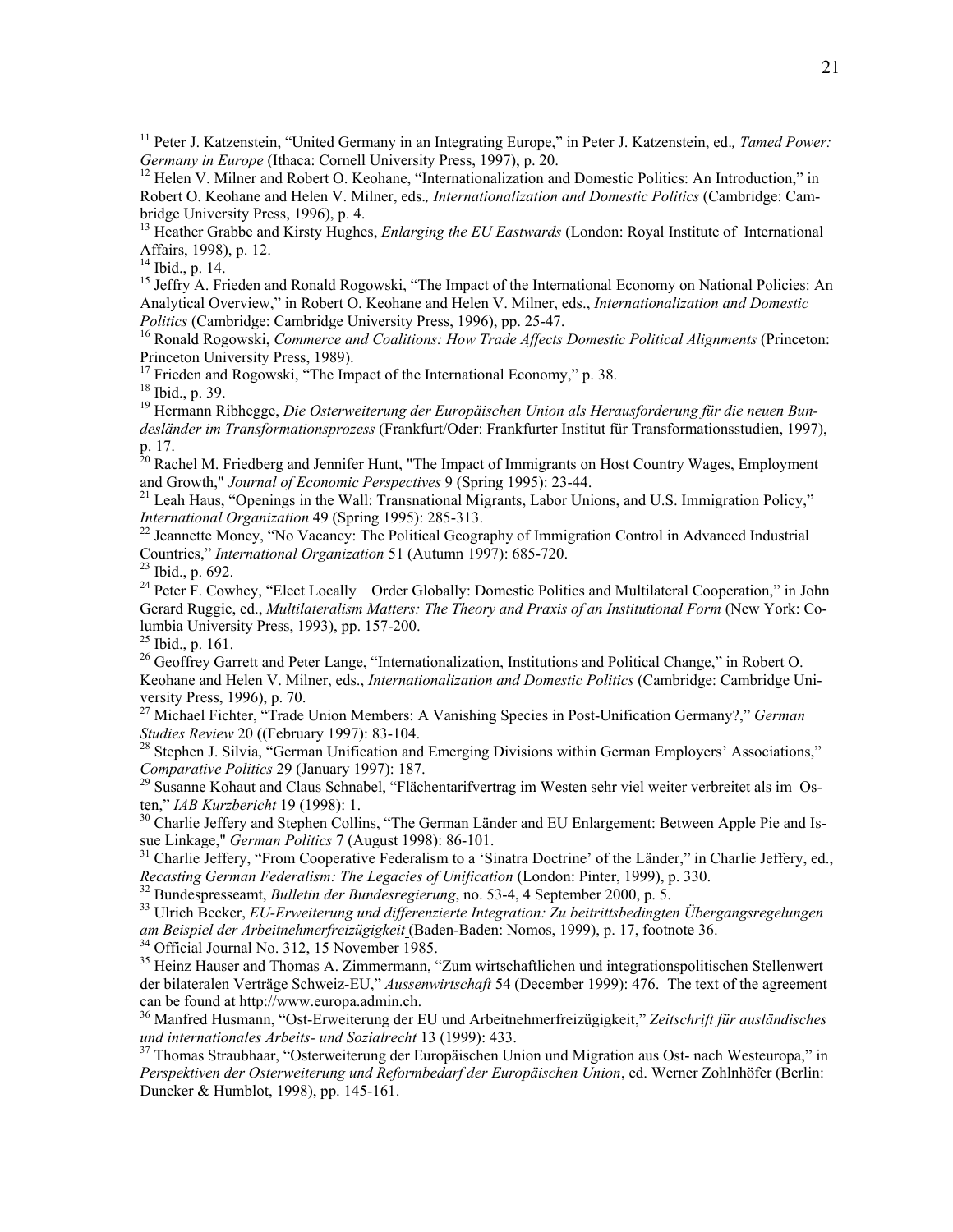<sup>38</sup> The text of the information note is available at

http://www.bmaa.gv.at/aussenpolitik/wirtschaft/movement.html.en.

<sup>39</sup> Personal interviews, German foreign office, German labor ministry, state chancellory of Saxony, summer 2000.

<sup>40</sup> Elmar Hönekopp and Heinz Werner, *Eastward Enlargement of the European Union: A Wave of Immigration?*, IAB Topics no. 40, table 2, http://www.iab.de.

<sup>41</sup> Wolfgang Quaisser, Monika Hartmann, Elmar Hönekopp, and Michael Brandmeier, Die Osterweiterung der *Europäischen Union: Konsequenzen für Wohlstand und Beschäftigung in Europa* (Bonn: Friedrich-Ebert-Stiftung, 2000), p. 106.

<sup>42</sup> Heinz Werner, "Die Befristete Zuwanderung von ausländischen Arbeitnehmern: Dargestellt unter besonderer Berücksichtigung der Ost-West-Wanderungen," *Mitteilungen aus der Arbeitsmarkt- und Berufsforschung* 29 (1996): 45.

<sup>43</sup> Werner, "Die befristete Zuwanderung von ausländischen Arbeitnehmern," p. 48.

<sup>44</sup> Klaus Sieveking, Uwe Reim and Stefan Sandbrink, "Werkvertragsarbeitnehmer aus osteuropäischen Ländern: Politische Konzepte und arbeitsmarktpolitische Probleme," Recht in Ost und West 42 (June 1998): 159.

<sup>45</sup> For the text of the 1992 German-Polish agreement see *Bundesgesetzblatt* II, 1992, pp. 93-94.<br><sup>46</sup> Sieveking, Reim, and Sandbrink, "Werkvertragsarbeitnehmer aus osteuropäischen Ländern," p. 161.<br><sup>47</sup> Ibid., p. 162.

 $48$  Ibid., pp. 163-164.

49 Manfred Husmann, "Europa-Abkommen: Dargestellt am Abkommen mit Polen," *Zeitschrift für Sozialreform* 44 (February 1998): 126.

 $50$  Ibid.

51 Klaus Sieveking, "Staatliche Reaktionen auf Illegalität in Deutschland: Europa-, ausländer-, und arbeitsrechtliche Aspekte," in *Migration und Illegalität*, ed. Eberhard Eichenhofer (Osnabrück: Rasch, 1999), pp. 110-111, footnote 70. For the text of the directive see Official Journal No. L18, 21 January 1997.

<sup>52</sup> Deutscher Bundestag, *Drucksache* 13/3155.<br><sup>53</sup> For more information on the law and the positions of the different political parties on this matter see<br>Deutscher Bundestag, *Drucksache* 14/151.

<sup>54</sup> "Tarifaußenseiter am Bau müssen Mindestlohn zahlen," *Frankfurter Allgemeine Zeitung*, 1 August 2000, p. 15.

<sup>55</sup> Hönekopp, *Labour Migration to Germany from Central and Eastern Europe*, p. 9.<br><sup>56</sup> Personal interview, IG Bau, 31 July 2000.

57 Official Journal No. C204, 18 July 2000.

58 Deutscher Bundestag, *Drucksache* 12/4275; Deutscher Bundestag, *Verhandlungen des Deutschen Bundes-*

*tages*, 12. Wahlperiode, p. 14124. 59 DIHT, *Europa 2000 plus: DIHT-Positionspapier zur Regierungskonferenz 2000 und zur Erweiterung der* 

<sup>60</sup> BDI, *EU-Erweiterung zügig und mit realistischer Perspektive vorantreiben*, http://www.bdi-online.de. <sup>61</sup> www.arbeitgeber.de.

<sup>62</sup> Personal interview, German agriculture ministry, 10 July 2000.

63 Personal interview, IG Bau, 31 July 2000.

64 Personal interview, IG Metall, 27 July 2000.

<sup>65</sup> The position paper can be downloaded from www.igbau.de.

66 The declaration can be downloaded from www.bauindustrie.de.

 $^{67}$  www.auswaertiges-amt.de.<br> $^{68}$  Bundespresseamt, *Bulletin der Bundesregierung*, no. 90-1, 19 December 2000.

<sup>69</sup> Deutscher Bundestag, Ausschuss für die Angelegenheiten der Europäischen Union, Materialsammlung zur öffentlichen Anhörung "EU-Erweiterung und Arbeitnehmerfreizügigkeit" am 4. April 2001, p. 116.

*öffentlichen Anhörung "EU-Erweiterung und Arbeitnehmerfreizügigkeit" am 4. April 2001*, p. 116. 70 Deutscher Bundestag, Ausschuss für die Angelegenheiten der Europäischen Union, *Ausschussdrucksache* 14/1488, p. 3.

71 Deutscher Bundestag, Ausschuss für die Angelegenheiten der Europäischen Union, *Wirtschaftliche Chancen* 

<sup>72</sup> Deutscher Bundestag, Europaausschuss, *Materialsammlung "EU-Erweiterung und Arbeitnehmer-*

*freizügigkeit*, p. 60. 73 Ibid., p. 64.